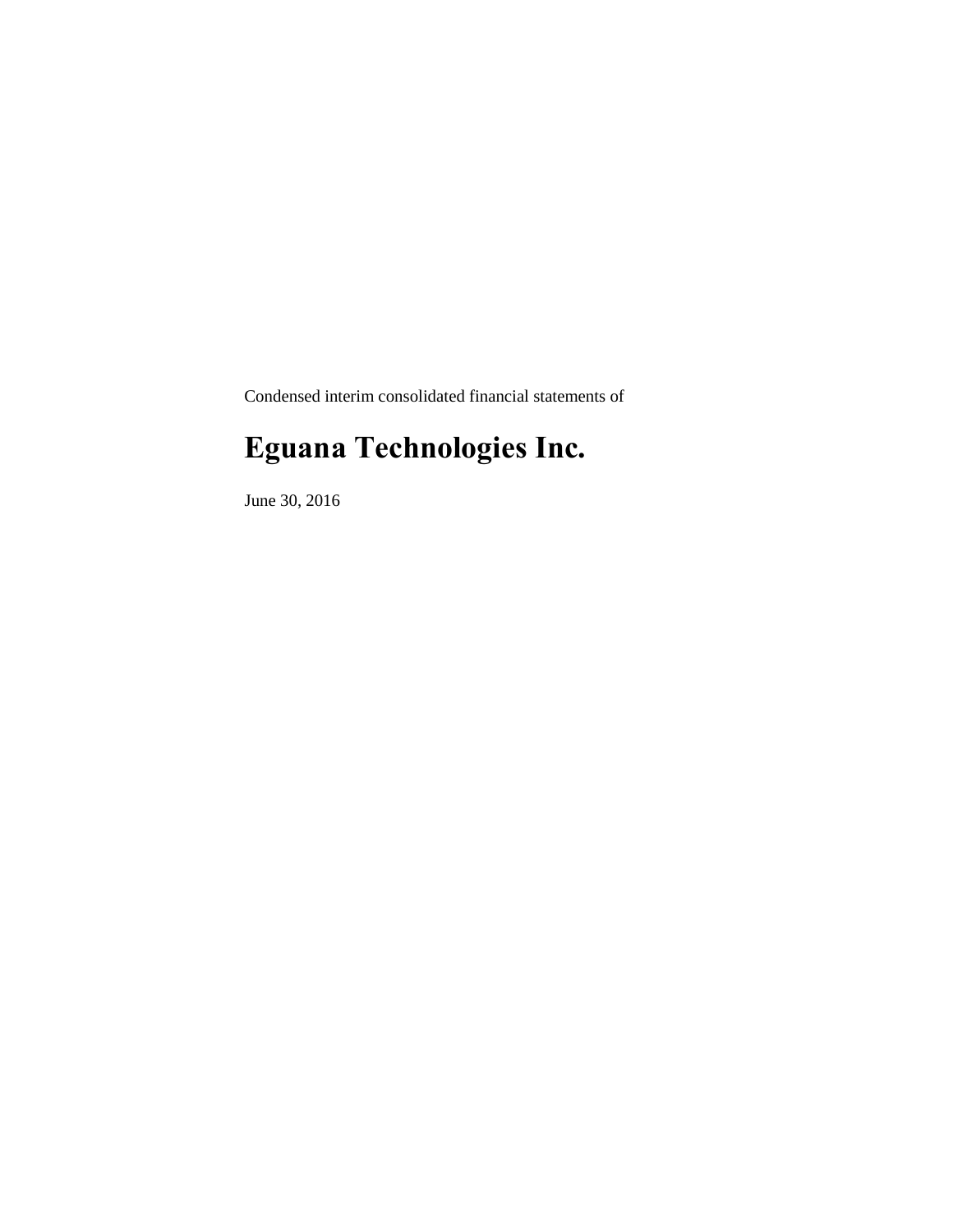June 30, 2016

### Table of contents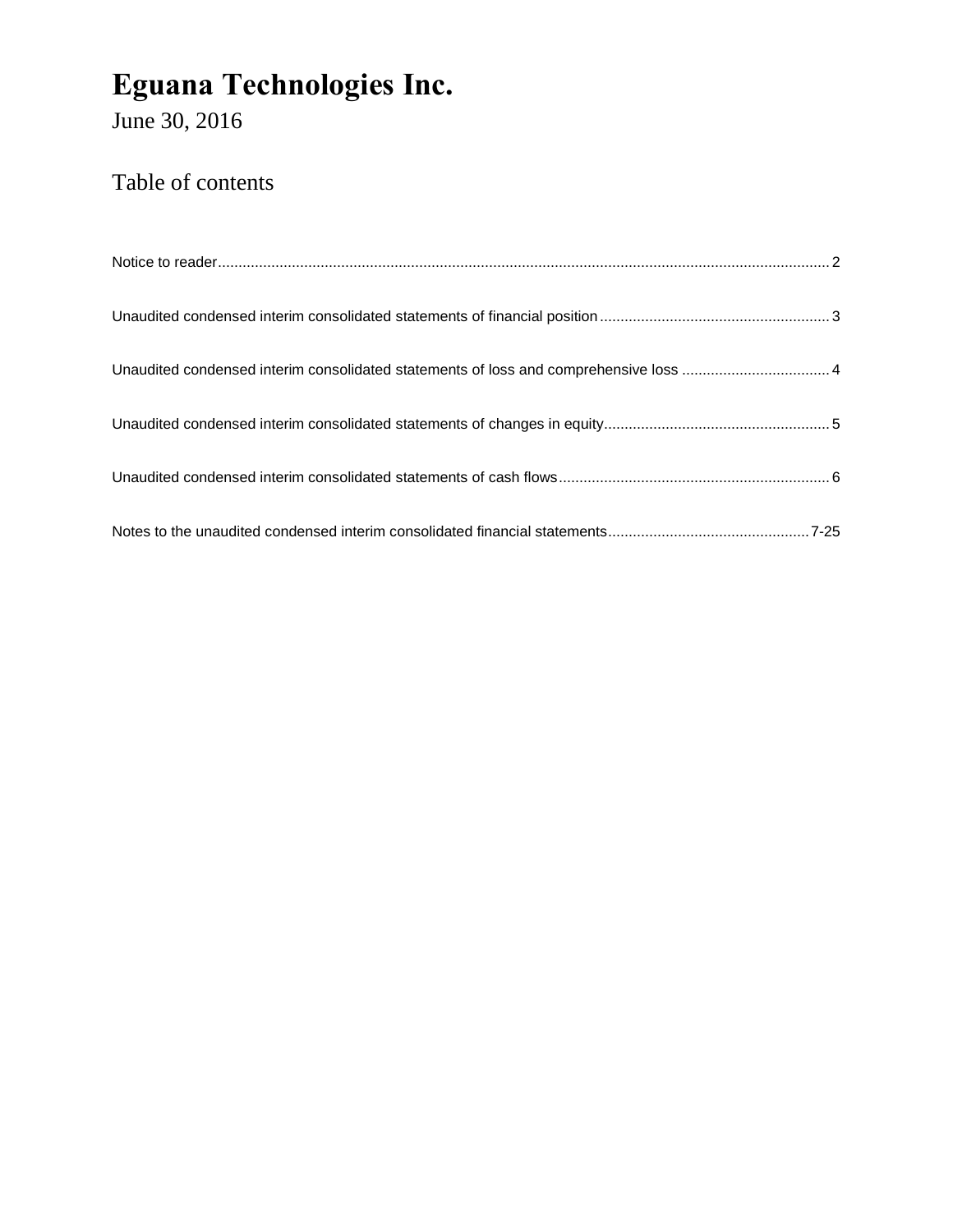### **NOTICE TO READER**

Under National Instrument 51-102, Part 4, subsection 4.3(3) (a), if an auditor has not performed a review of the unaudited condensed interim consolidated financial statements; they must be accompanied by a notice indicating that the financial statements have not been reviewed by an auditor.

The accompanying unaudited condensed interim consolidated interim financial statements of Eguana Technologies Inc. ("Company") have been prepared by and are the responsibility of the Company's management.

The Company's independent auditor has not performed a review of these financial statements in accordance with standards established by the Canadian Institute of Chartered Accountants for a review of unaudited condensed interim consolidated financial statements by an entity's auditor.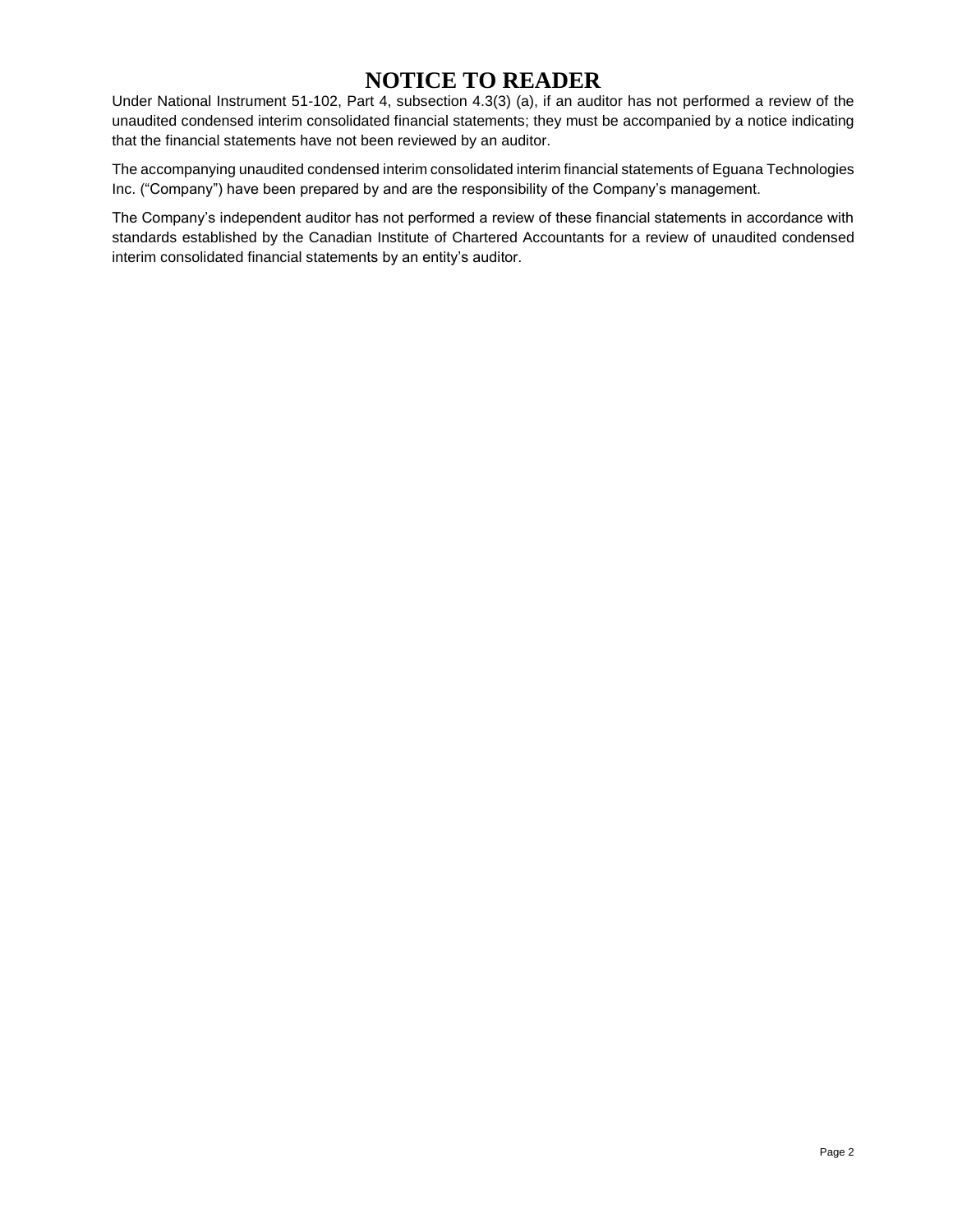Condensed interim consolidated statements of financial position

Stated in Canadian dollars Unaudited

|                                               |                | <b>June 30,</b> | September 30,  |
|-----------------------------------------------|----------------|-----------------|----------------|
|                                               | <b>Note</b>    | 2016            | 2015           |
|                                               |                | \$              | \$             |
| <b>Assets</b>                                 |                |                 |                |
| Current:                                      |                |                 |                |
| Cash                                          |                | 5,562,740       | 2,502,459      |
| Cash held in trust                            |                |                 | 903,818        |
| Accounts receivable and advances              | 23             | 312,409         | 204,665        |
| Inventory                                     | 3              | 693,048         | 376,646        |
| Other assets - current portion                |                |                 | 118,100        |
| Prepaid expenses and deposits                 |                | 83,088          | 200,973        |
|                                               |                | 6,651,285       | 4,306,661      |
| Non-current:                                  |                |                 |                |
| Other assets                                  |                |                 | 191,601        |
| Development costs                             |                | 3               | 3              |
| Capital assets                                | 4              | 300,890         | 377,550        |
|                                               |                | 6,952,178       | 4,875,815      |
| <b>Liabilities</b>                            |                |                 |                |
| Current:                                      |                |                 |                |
| Accounts payable and accrued liabilities      | 23             | 3,720,782       | 3,364,843      |
| Provisions                                    |                | 248,027         | 248,870        |
| Bank debt                                     | 5              |                 | 1,460,855      |
| Deferred revenue                              |                | 81,009          | 110,321        |
| Energy Northwest obligation - current portion | 6              | 149,107         | 177,243        |
| Government grant obligation - current portion | $\overline{7}$ | 32,034          | 64,363         |
| Debentures - current portion                  | 8              | 844,549         | 773,588        |
| Other liabilities - current portion           | 9              | 53,760          | 61,311         |
|                                               |                | 5,129,268       | 6,261,394      |
| Non-current:                                  |                |                 |                |
| Deferred lease inducement                     |                | 27,300          | 39,000         |
| Debentures                                    | 8              | 710,197         | 1,147,398      |
| Other liabilities                             | 9              | 616,277         | 642,958        |
|                                               |                | 6,483,043       | 8,090,750      |
| Shareholders' equity (deficiency)             |                |                 |                |
| Common shares                                 | 10             | 39,500,108      | 32,681,242     |
| <b>Preferred shares</b>                       | 11             | 1               |                |
| Warrants                                      | 13             | 1,386,759       | 1,795,774      |
| Contributed surplus                           | 14             | 8,821,001       | 7,840,675      |
| Foreign currency translation reserve          |                | (119, 255)      | (128, 834)     |
| <b>Deficit</b>                                |                | (49, 119, 478)  | (45, 403, 793) |
|                                               |                | 469,136         | (3,214,935)    |
|                                               |                | 6,952,178       | 4,875,815      |
|                                               |                |                 |                |

*Going concern (Note 2(b)), Commitments (Note 21) and Subsequent events (Note 24)*

*The accompanying notes are an integral part of these condensed interim consolidated financial statements*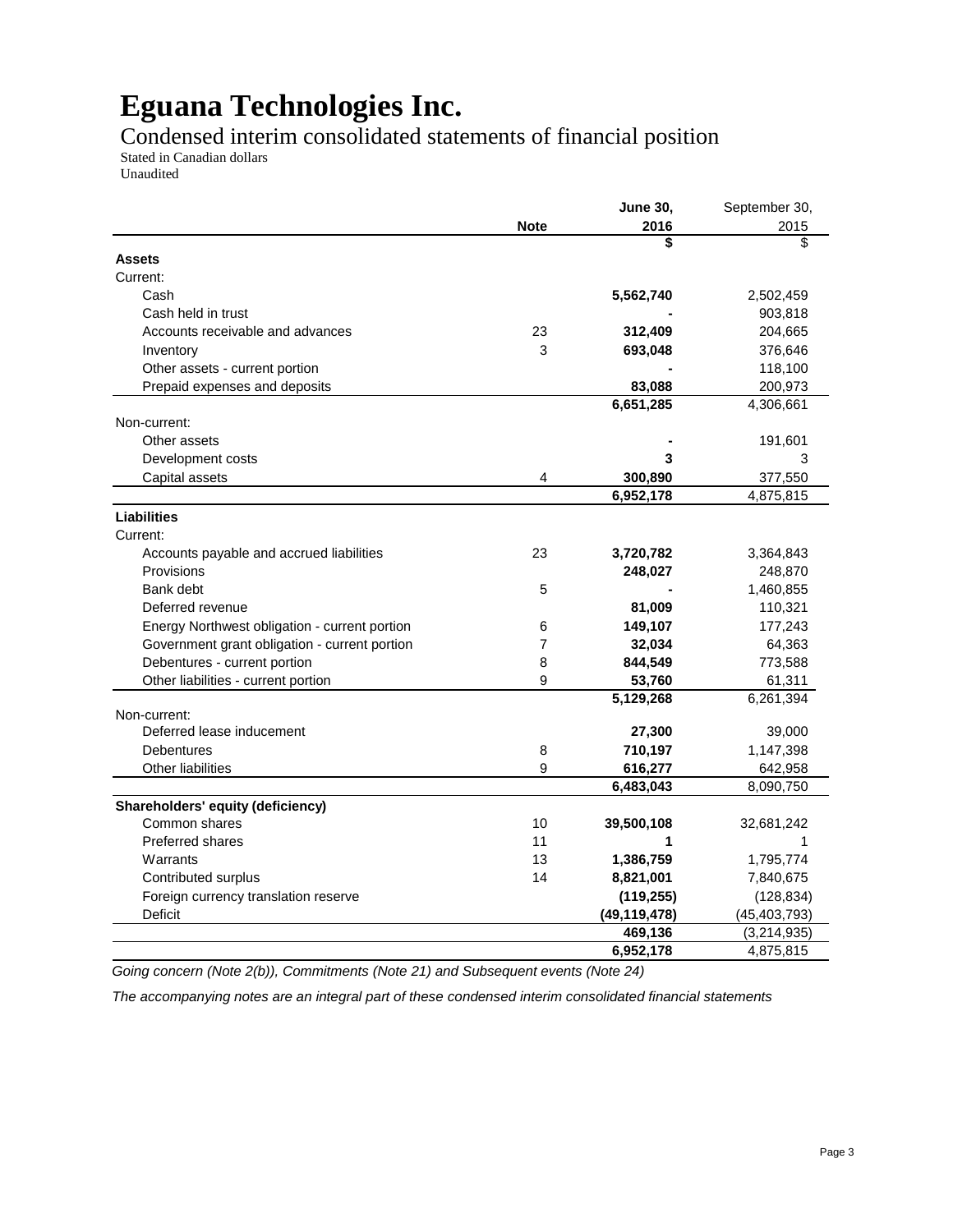Condensed interim consolidated statements of loss and comprehensive loss For the three month and nine month periods ended June 30,

Stated in Canadian dollars

Unaudited

|                                             |             | Three months ended |             | Nine months ended |               |
|---------------------------------------------|-------------|--------------------|-------------|-------------------|---------------|
|                                             | <b>Note</b> | 2016               | 2015        | 2016              | 2015          |
|                                             |             | \$                 | \$          | \$                | \$            |
| <b>Sales</b>                                |             | 284,980            | 1,552,853   | 689,628           | 4,639,933     |
| Cost of goods sold                          |             | 264,337            | 1,804,807   | 725,780           | 5,299,957     |
| Gross margin                                |             | 20,643             | (251,954)   | (36, 152)         | (660, 024)    |
| <b>Expenses</b>                             |             |                    |             |                   |               |
| General and administrative                  | 17, 19      | 632,196            | 714,713     | 1,457,989         | 1,622,772     |
| Operations                                  | 17          | 114,725            | 129,020     | 343,530           | 481,969       |
| Product research and development            | 17          | 153,145            | 157,374     | 519,278           | 529,078       |
| Selling and marketing                       |             | 183,525            | 210,239     | 621,009           | 462,547       |
|                                             |             | 1,083,591          | 1,211,346   | 2,941,806         | 3,096,366     |
| Loss before undernoted items                |             | (1,062,948)        | (1,463,300) | (2,977,958)       | (3,756,390)   |
| Financing costs                             | 18          | (134, 182)         | (52, 265)   | (721, 124)        | (664, 306)    |
| Gain (Loss) on debentures                   | 8           |                    | 139,446     | (18, 433)         | 217,578       |
| Other income                                |             | 1,579              | (852)       | 1,830             | 1,719         |
| <b>Net loss</b>                             |             | (1, 195, 551)      | (1,376,971) | (3,715,685)       | (4,201,399)   |
| Foreign currency adjustment to equity       |             | (4, 196)           | (10, 185)   | (9,579)           | 17,914        |
| Total comprehensive loss                    |             | (1, 199, 747)      | (1,387,156) | (3,725,264)       | (4, 183, 485) |
| Loss per common share                       |             |                    |             |                   |               |
| Basic and diluted                           |             | (0.01)             | (0.02)      | (0.02)            | (0.06)        |
| Weighted average number of<br>common shares |             |                    |             |                   |               |
| Basic and diluted                           | 10          | 166,973,163        | 71,254,750  | 155,730,563       | 71,254,750    |

*The accompanying notes are an integral part of these condensed interim consolidated financial statements.*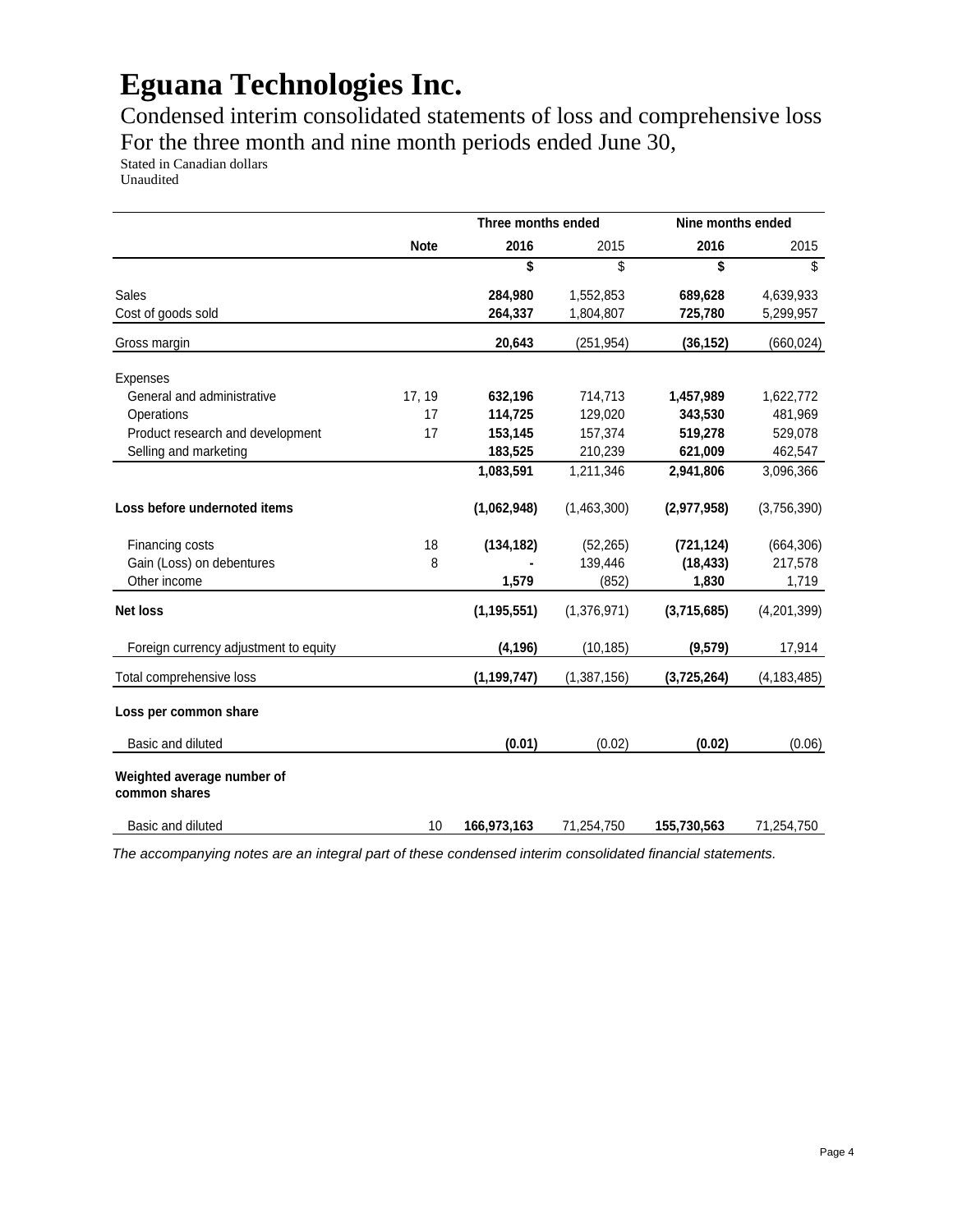Condensed interim consolidated statements of change in equity

For the three month and nine month periods ended June 30,

Stated in Canadian dollars

Unaudited

|                                 |               |                  |                 |                    | Foreign                 |                |              |
|---------------------------------|---------------|------------------|-----------------|--------------------|-------------------------|----------------|--------------|
|                                 | Common        | <b>Preferred</b> |                 | <b>Contributed</b> | currency<br>translation |                |              |
|                                 | <b>Shares</b> | <b>Shares</b>    | <b>Warrants</b> | <b>Surplus</b>     | reserve                 | <b>Deficit</b> | <b>Total</b> |
|                                 | \$            | \$               | \$              | \$                 | \$                      | \$             | \$           |
| Balance, October 1, 2015        | 32,681,242    |                  | 1,795,774       | 7,840,675          | (128, 834)              | (45, 403, 793) | (3,214,935)  |
| Loss for the period             |               |                  |                 |                    |                         | (3,715,685)    | (3,715,685)  |
| Other comprehensive gain (loss) |               |                  |                 |                    | 9,579                   |                | 9,579        |
| Issue of share capital          | 6,789,889     |                  |                 |                    |                         |                | 6,789,889    |
| Warrants issued                 |               |                  | 520,674         |                    |                         |                | 520,674      |
| Warrants expired                |               |                  | (914, 463)      | 914,463            |                         |                |              |
| Warrants exercised              | 28,977        |                  | (15, 226)       |                    |                         |                | 13,751       |
| Share based payments            |               |                  |                 | 65,863             |                         |                | 65,863       |
| <b>Balance, June 30, 2016</b>   | 39,500,108    |                  | 1,386,759       | 8,821,001          | (119, 255)              | (49, 119, 478) | 469,136      |
| Balance, October 1, 2014        | 11,003,187    | 10,190,861       | 1,177,008       | 7,717,069          | (96,099)                | (36,614,985)   | (6,622,959)  |
| Loss for the period             |               |                  |                 |                    |                         | (4,201,399)    | (4,201,399)  |
| Other comprehensive gain (loss) |               |                  |                 |                    | (17, 914)               |                | (17, 914)    |
| Issue of share capital          | 4,107,181     |                  |                 |                    |                         |                | 4,107,181    |
| Conversion of preferred shares  | 14,647,134    | (10, 190, 860)   |                 |                    |                         |                | 4,456,274    |
| Warrants issued                 |               |                  | 396,416         |                    |                         |                | 396,416      |
| Warrants expired                |               |                  | (65, 331)       | 65,331             |                         |                |              |
| Share based payments            |               |                  |                 | 37,635             |                         |                | 37,635       |
| Balance, June 30, 2015          | 29,757,502    |                  | 1,508,093       | 7,820,035          | (114, 013)              | (40, 816, 384) | (1,844,766)  |

*The accompany notes are an integral part of these unaudited condensed interim consolidated financial statements*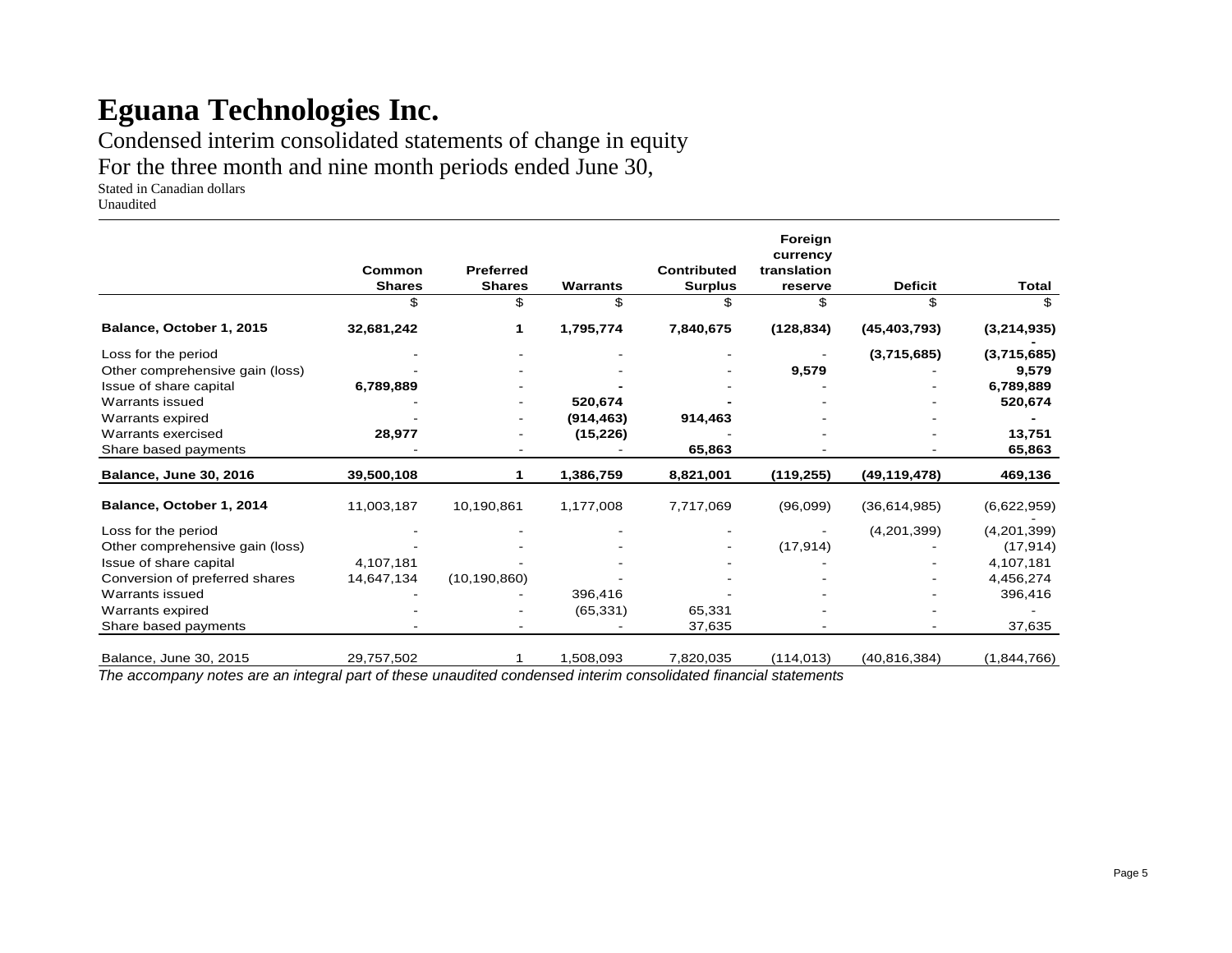Condensed interim consolidated statements of cash flows For the three month and nine month periods ended June 30,

Stated in Canadian dollars Unaudited

|                                                             |             |               | Three months ended |             | Nine months ended |  |
|-------------------------------------------------------------|-------------|---------------|--------------------|-------------|-------------------|--|
|                                                             | <b>Note</b> | 2016          | 2015               | 2016        | 2015              |  |
|                                                             |             | \$            | \$                 | \$          | \$                |  |
| <b>Operating activities</b>                                 |             |               |                    |             |                   |  |
| Net loss                                                    |             | (1, 195, 551) | (1,376,971)        | (3,715,685) | (4,201,399)       |  |
| Amortization of capital assets                              |             | 32,917        | 21,881             | 80,787      | 51,711            |  |
| Amortization of deferred lease inducement                   |             | (3,900)       | (3,900)            | (11,700)    | (11,700)          |  |
| Inventory (write up) write down                             |             | (13, 352)     |                    | 20,698      |                   |  |
| Share-based payments                                        |             | 30,351        | 21,118             | 65,863      | 37,635            |  |
| Warranty provision                                          |             | (967)         | 12,000             | 5,416       | 34,000            |  |
| Finance costs                                               |             | 134,182       | 52,265             | 721,127     | 664,306           |  |
| (Gain) loss on debentures and embedded derivatives          |             |               | (139, 446)         | 18,433      | (217, 578)        |  |
| Investor relation expense                                   |             | 16,414        |                    | 60,263      | 108,360           |  |
| Unrealized foreign exchange loss (gain)                     |             | (442)         | 5,266              | (3,886)     | 8,838             |  |
|                                                             |             | (1,000,348)   | (1,407,787)        | (2,758,684) | (3,525,827)       |  |
| Net change in non-cash working capital                      | 20          | 161,984       | 566,084            | (746)       | 290,546           |  |
| Cash flow used in operating activities                      |             | (838, 364)    | (841,703)          | (2,759,430) | (3,235,281)       |  |
| <b>Financing activities</b>                                 |             |               |                    |             |                   |  |
| Bank debt                                                   |             |               | 1,087,848          | (1,460,855) | 187,996           |  |
| Proceeds from common shares                                 |             | 7,210,855     |                    | 7,210,855   | 4,817,371         |  |
| Proceeds from limited partnership units                     |             |               |                    | 747,000     | 314,000           |  |
| Debt to be paid with issuance of shares                     |             | 244,559       |                    | 244,559     |                   |  |
| Cost of issuing common shares and limited partnership units |             | (867, 158)    |                    | (938, 363)  | (736, 134)        |  |
| Repayment of government contribution                        |             |               | (19,500)           | (39,000)    | (56, 500)         |  |
| Repayment of debentures                                     |             | (224, 500)    | (9, 333)           | (617, 333)  | (417, 166)        |  |
| Repayment of other liabilities                              |             | (42, 372)     |                    | (161, 334)  |                   |  |
| Cash financing costs paid                                   |             | (21, 828)     | (47, 186)          | (65, 512)   | (178, 636)        |  |
| Cash flow from financing activities                         |             | 6,299,556     | 1,011,829          | 4,920,017   | 3,930,931         |  |
| <b>Investing activities</b>                                 |             |               |                    |             |                   |  |
| Capital asset additions                                     |             |               | (113,993)          | (4, 124)    | (278, 323)        |  |
| Cash flow used in investing activities                      |             |               | (113,993)          | (4, 124)    | (278, 323)        |  |
|                                                             |             |               |                    |             |                   |  |
| Foreign exchange on cash held in foreign                    |             |               |                    |             |                   |  |
| operations                                                  |             |               | (6, 261)           |             | (10, 821)         |  |
| Net change in cash                                          |             | 5,461,192     | 49,872             | 2,156,463   | 406,506           |  |
| Cash, beginning of period                                   |             | 101,548       | 412,594            | 3,406,277   | 55,960            |  |
| Cash, end of period                                         |             | 5,562,740     | 462,466            | 5,562,740   | 462,466           |  |

*The accompanying notes are an integral part of these condensed interim consolidated financial statements.*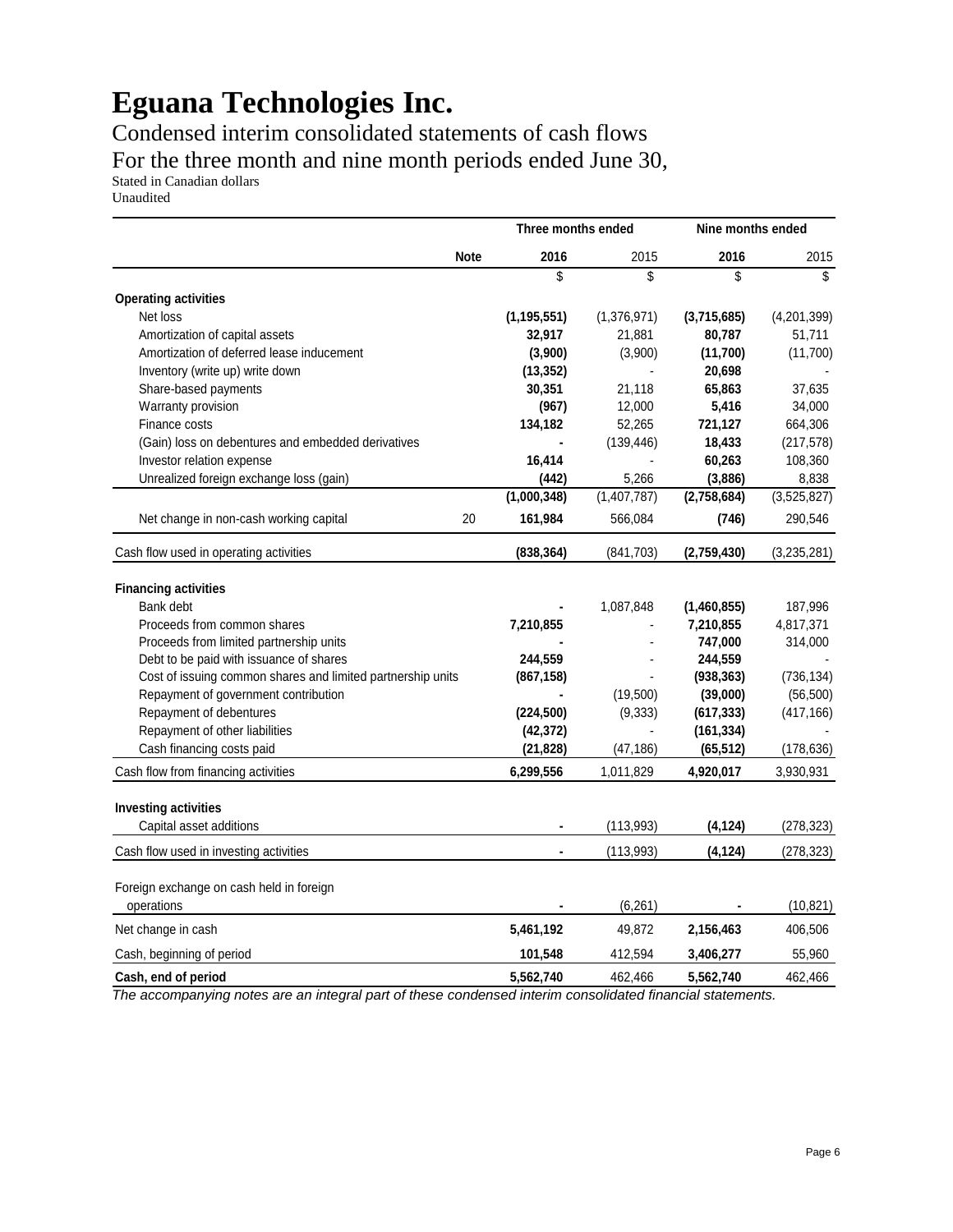Notes to the condensed interim consolidated financial statements June 30, 2016 Stated in Canadian dollars

Unaudited

#### **1. Description of the business**

Eguana Technologies Inc., incorporated under the *Business Corporations Act* (Alberta), develops and manufactures advanced power inverters for the emerging alternative and renewable energy industry - solar photovoltaic ("PV") systems, small wind turbines, fuel cells and all forms of energy storage. The Company is a publicly traded company headquartered at Unit 3, 6143 – 4<sup>th</sup> Street SE, Calgary, Alberta, Canada and its shares trade on the TSX Venture Exchange (the "TSX-V") under the symbol "EGT".

#### **2. Basis of preparation**

#### **(a) Statement of compliance**

These unaudited condensed interim consolidated financial statements (the "financial statements") were prepared by management of the Company in accordance with International Accounting Standard ("IAS") 34, "Interim Financial Reporting" using accounting policies consistent with International Financial Reporting Standards (" IFRS"), as issued by the International Accounting Standards Board ("IASB").

The financial statements do not comprise all the information required for annual audited consolidated financial statements and therefore should be read in conjunction with the Company's annual audited consolidated financial statements for the year ended September 30, 2015, which were prepared in accordance with IFRS. These financial statements follow the same accounting policies as outlined in Notes 2 and 4 of the Company's audited consolidated financial statements for the year ended September 30, 2015.

The preparation of financial statements requires the use of certain critical accounting estimates. It also requires management to exercise judgment in applying the Company's accounting policies. The areas involving a higher degree of judgment or complexity, or areas where assumptions and estimates are significant to the financial statements are consistent with those disclosed in Note 2 of the Company's September 30, 2015 audit consolidated financial statements.

These financial statements were approved and authorized for issuance by the Board of Directors of Company on August 24, 2016.

#### **(b) Going concern**

The financial statements were prepared on a going concern basis. The going concern basis of accounting assumes that the Company will continue its operations for the foreseeable future and will be able to realize its assets and discharge its liabilities and commitments in the normal course of business.

At June 30, 2016, the Company had not achieved profitable operations since its inception and had an accumulated a deficit of \$49,119,478 (June 30, 2015 - \$40,816,384) and recognized a cash flow deficiency from operations for the nine month period ended June 30, 2016 of \$2,759,430 (June 30, 2015 - \$3,235,281). Whether and when the Company can attain profitability and positive cash flows from operations is uncertain. The lack of profitable operations and cash flow deficiency may cast significant doubt on the Company's ability to continue as a going concern.

The ability of the Company to continue as a going concern is dependent on completing equity or debt financings and generating profitable operations in the future in order to meet liabilities as they come due and enable the Company to continue operations. The ability to continue as a going concern may be adversely impacted by the loss of customers and falling sales per customer. To address its financing requirements, the Company may seek financing through the issuance of common shares, preferred shares, units of EGT Markets Limited Partnership ("EGTLP"), debentures or other securities of the Company or its subsidiaries. The outcome of these matters cannot be predicted at this time.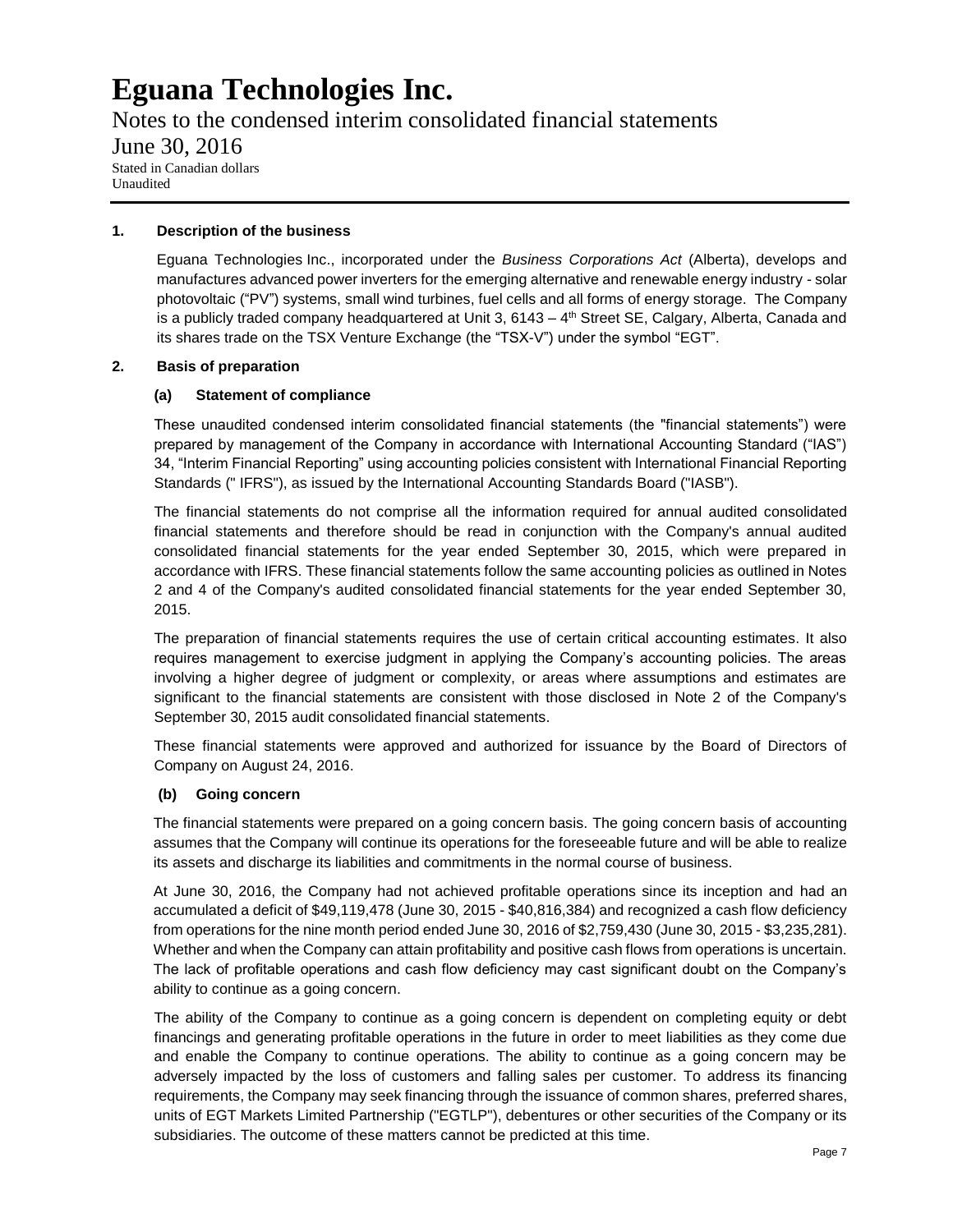Notes to the condensed interim consolidated financial statements June 30, 2016 Stated in Canadian dollars Unaudited

These financial statements do not include any adjustments, which could be significant, to the amounts and classification of assets and liabilities that may be necessary should the Company be unable to obtain equity or debt financings or generate profitable operations in the future. Failure to continue as a going concern would require the restatement of assets, liabilities and shareholders' deficiency on a liquidation basis, which could differ materially from the going concern basis.

#### **(c) Recently adopted accounting standards**

Recent accounting pronouncement that have been issued but are not yet effective are consistent with those disclosed in the Company's audited consolidated financial statements for the year ended September 30, 2015

In addition, accounting standard changes that the Company will be required to adopt in future years include IFRS 15 which replaces IAS 18 Revenue and related interpretations. The core principle of the new standard is to recognize revenue to depict the transfer of goods or services to customers in amounts that reflect the consideration to which the Company expects to be entitled in exchange for those goods or services. The new standard is intended to enhance disclosures about revenue, provide more comprehensive guidance for transactions that were not previously addressed and improve guidance for multiple-element arrangements. IFRS 15 is effective for annual periods beginning on January 1, 2018, with early adoption permitted. The Company continues to evaluate the impact of these standards on its consolidated financial statements.

#### **3. Inventory**

|                | <b>June 30,</b> | September 30, |
|----------------|-----------------|---------------|
|                | 2016            | 2015          |
|                |                 |               |
| Finished goods | 161,430         | 180,417       |
| Components     | 531,618         | 196,230       |
|                | 693,048         | 376,647       |

As at June 30, 2016, \$644,780 (September 30, 2015 - \$281,581) of inventory was carried at cost and \$48,268 (September 30, 2015 - \$95,065) was carried at net realizable value. As a result of operations conducted in the quarter, the Company wrote up \$13,352 of inventory that was previously written down to its then estimated net realizable value. Year to date, the Company has written up \$70,516 of inventory that was previously written down to its then estimated net realizable value. Additionally, the Company wrote off \$111,326 (September 30, 2015 - \$1,251,263) of inventory year to date due to the termination of a contract with a major customer.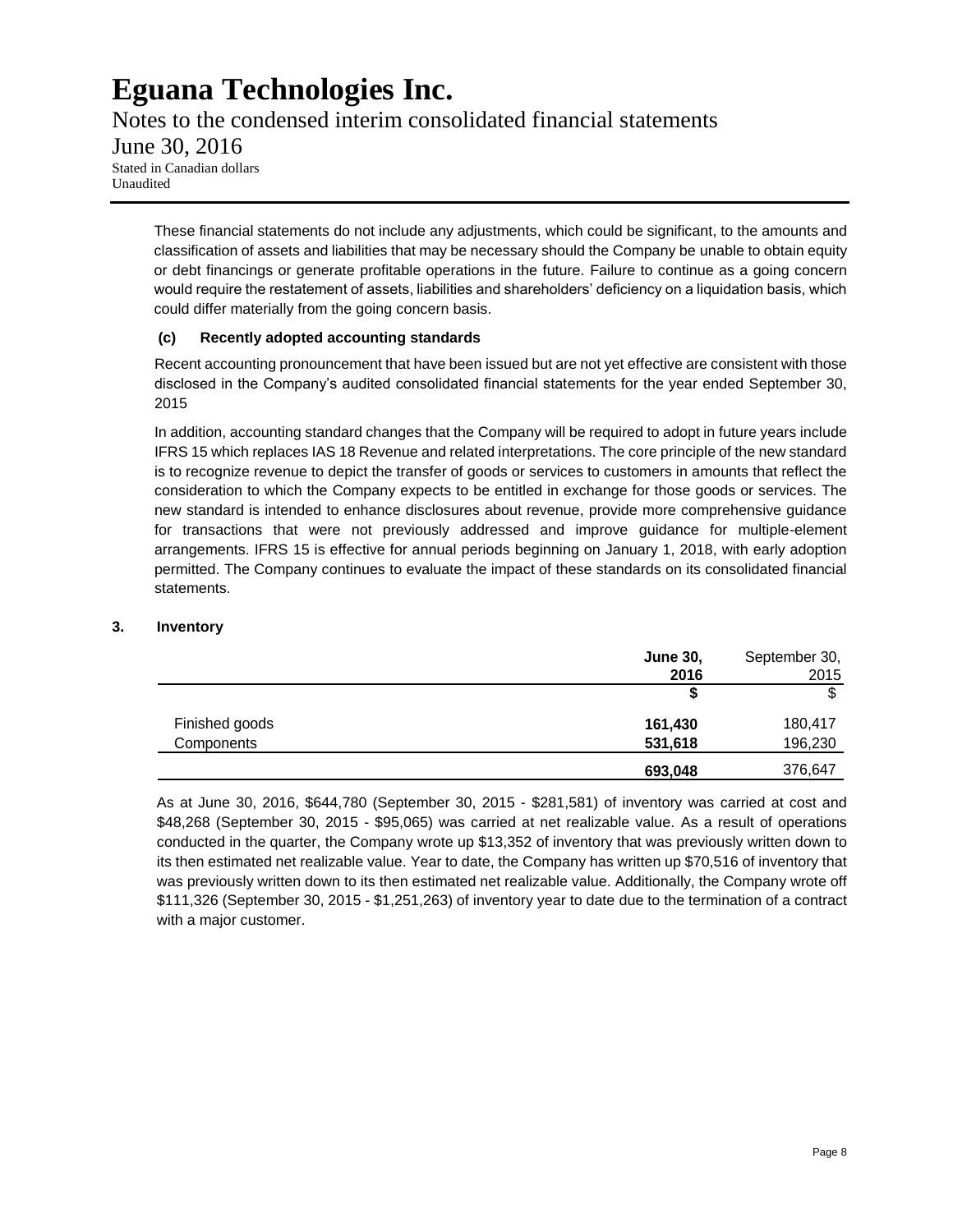Notes to the condensed interim consolidated financial statements

June 30, 2016

Stated in Canadian dollars Unaudited

#### **4. Capital assets**

|                                 | Computer  |           |                  |          |           |
|---------------------------------|-----------|-----------|------------------|----------|-----------|
|                                 | equipment |           | Furniture        |          |           |
|                                 | and       | Lab       | and              | Dies and |           |
| Cost                            | software  | equipment | equipment        | molds    | Total     |
|                                 | \$        | \$        | \$               | \$       | \$        |
| Opening balance October 1, 2015 | 472,766   | 893,592   | 228,801          | 42,714   | 1,637,873 |
| Additions                       | 2,424     | 1,699     |                  |          | 4,123     |
| Disposals                       |           |           |                  |          |           |
| Balance June 30, 2016           | 475,190   | 895,291   | 228,801          | 42,714   | 1,641,996 |
|                                 | Computer  |           |                  |          |           |
| Accumulated amortization        | equipment |           | <b>Furniture</b> |          |           |
| and impairment                  | and       | Lab       | and              | Dies and |           |
|                                 | software  | equipment | equipment        | molds    | Total     |
|                                 | \$        | \$        | \$               | \$       | \$        |
| Opening balance October 1, 2015 | 457,759   | 601,418   | 158,432          | 42,714   | 1,260,323 |
| Amortization                    | 7,158     | 53,385    | 20,240           |          | 80,783    |
| Disposals                       |           |           |                  |          |           |
| Balance June 30, 2016           | 464,917   | 654,803   | 178,672          | 42,714   | 1,341,106 |
| Carrying Value June 30, 2016    | 10,273    | 240,488   | 50,129           |          | 300,890   |

|                                 | equipment |           | Furniture |          |           |
|---------------------------------|-----------|-----------|-----------|----------|-----------|
|                                 | and       | Lab       | and       | Dies and |           |
| Cost                            | software  | equipment | equipment | molds    | Total     |
|                                 | \$        | S         | \$        | \$       | \$        |
| Opening balance October 1, 2014 | 454,809   | 749,230   | 217,037   | 42,714   | 1,463,790 |
| Additions                       | 17,957    | 144,362   | 11,764    |          | 174,083   |
| <b>Disposals</b>                |           |           |           |          |           |
| Balance September 30, 2015      | 472,766   | 893,592   | 228,801   | 42,714   | 1,637,873 |
|                                 | Computer  |           |           |          |           |
| Accumulated amortization        | equipment |           | Furniture |          |           |
| and impairment                  | and       | Lab       | and       | Dies and |           |
|                                 | software  | equipment | equipment | molds    | Total     |
|                                 | S         | S         | S         |          | S         |
| Opening balance October 1, 2014 | 451,560   | 562,850   | 129,198   | 39,445   | 1,183,053 |
| Amortization                    | 6,199     | 38,568    | 29,234    | 3,269    | 77,270    |
| <b>Disposals</b>                |           |           |           |          |           |
| Balance September 30, 2015      | 457,759   | 601,418   | 158,432   | 42,714   | 1,260,323 |
| Carrying Value June 30, 2015    | 15,007    | 292,174   | 70,369    | 0        | 377,550   |

Amortization of the capital assets is included in the condensed interim consolidated statement of loss and comprehensive loss under the line item "general and administrative".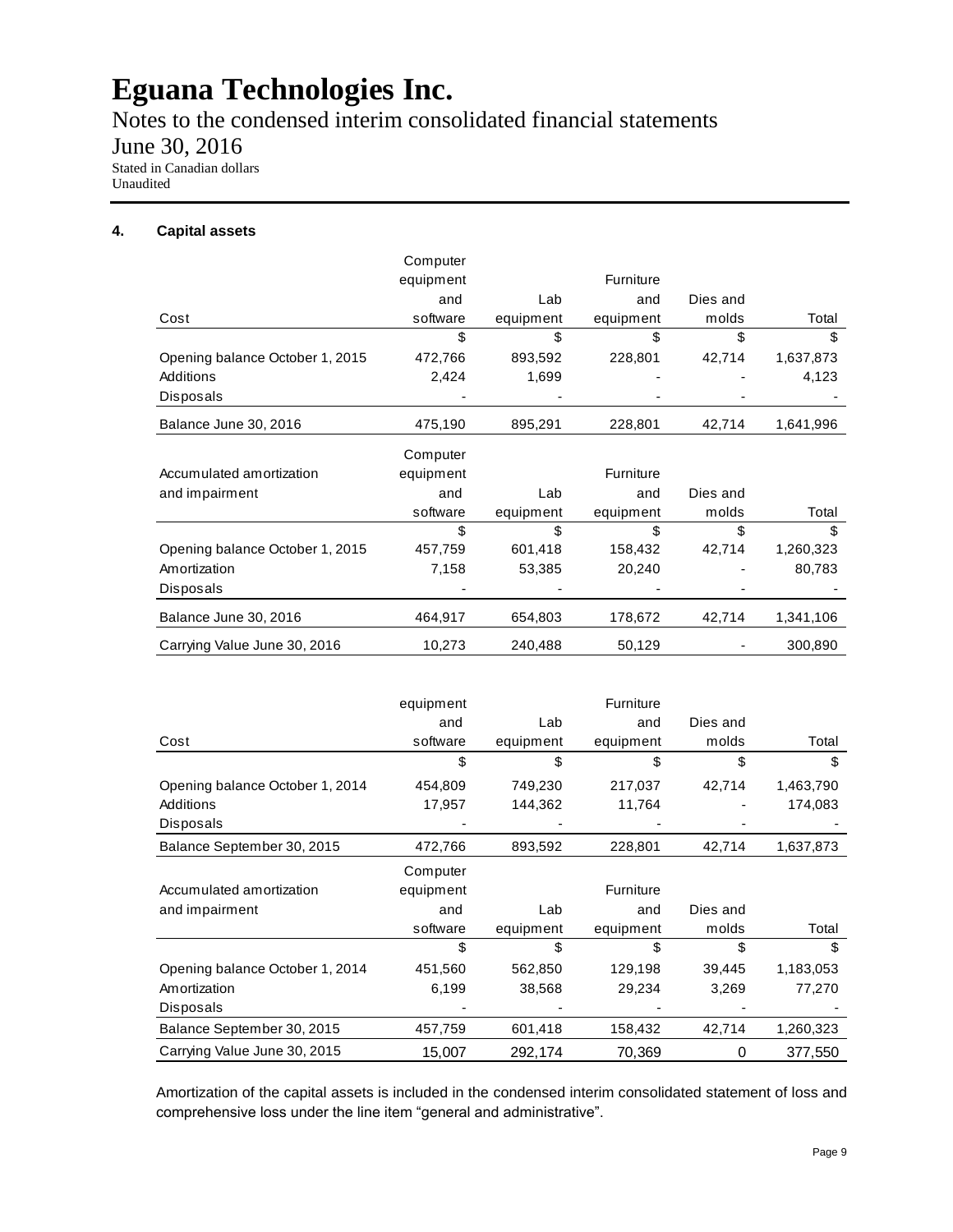Notes to the condensed interim consolidated financial statements

June 30, 2016

Stated in Canadian dollars Unaudited

#### **5. Bank debt**

During the nine month period ended June 30, 2016, the Company repaid the outstanding line of credit with proceeds from the common shares issued in September 2015 (Note 10) and canceled the operating line of credit.

As a result of the canceling of the line of credit, certain warrants were subject to accelerated expiration and the deferred financing cost were fully amortized.

#### **6. Energy Northwest obligation**

|                                                   |         | <b>June 30, September 30,</b> |
|---------------------------------------------------|---------|-------------------------------|
|                                                   | 2016    | 2015                          |
|                                                   |         |                               |
| Obligation to Energy Northwest - current          |         |                               |
| (\$115,087 US; September 30, 2015 - \$129,285 US) | 149,107 | 177,243                       |

Energy Northwest contributed services to a wholly owned subsidiary of Eguana

#### **7. Government grant obligation**

The Company entered into an agreement with the National Research Council ("NRC") to fund 60% of the salaries the Company incurs to commercialize the universal electronic platform to a maximum of \$245,241. The Company has received the maximum amount of the funding. A royalty of 1.9% of gross revenue after October 1, 2008 is payable until the NRC has recovered one and a half times the amount advanced to the Company or for a period of eleven years after the beginning of the repayment schedule.

During fiscal 2015, the Company was informed by NRC that the required repayment of the grant was the amount of the unpaid grant and not one and one half time the amount of the grant. Consequently, to reflect this change the estimated amount payable was reduced during fiscal 2015 by \$87,796**.**

The carrying amount of the financial liability related to the government grant obligation is the following:

|                                  | <b>June 30,</b> | September 30, |
|----------------------------------|-----------------|---------------|
|                                  | 2016            | 2015          |
|                                  |                 |               |
| Government grant (NRC) - current | 32,034          | 64,363        |

The repayments are due monthly and are subject to interest for late payments. The liability is unsecured.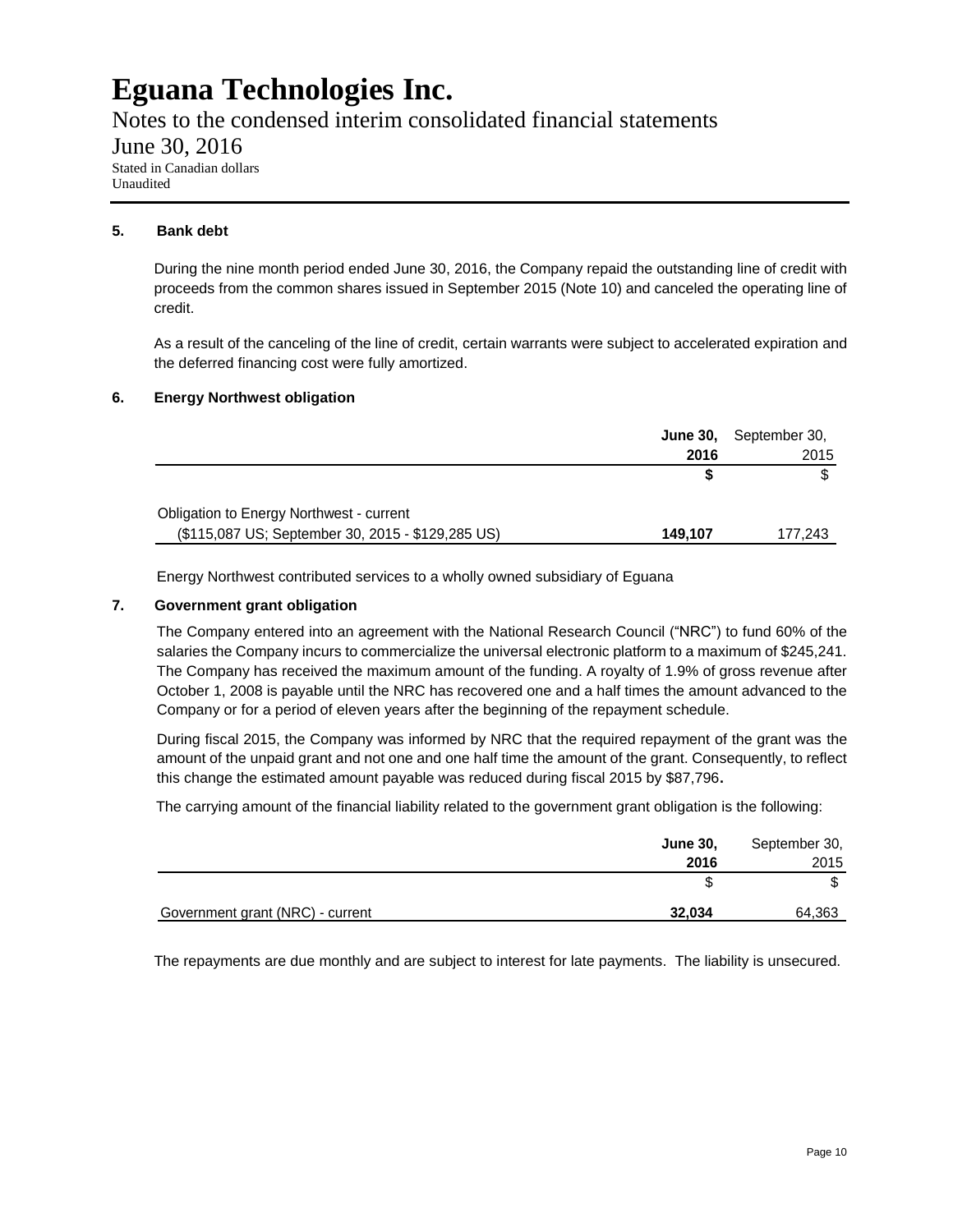Notes to the condensed interim consolidated financial statements

June 30, 2016

Stated in Canadian dollars Unaudited

#### **8. Debentures and other financial liabilities**

|                                    | Debt         |            |            |
|------------------------------------|--------------|------------|------------|
|                                    | component    | Embedded   |            |
|                                    | of debenture | derivative | Total      |
|                                    | \$           | \$         | \$         |
| Balance at October 1, 2014         | 2,385,124    | 196,000    | 2,581,124  |
| Accretion                          | 423,821      |            | 423,821    |
| Loss (gain) on change in cash flow | (410, 109)   | 94,655     | (315, 454) |
| Repayments                         | (608, 743)   | (159, 761) | (768,504)  |
| Balance at September 30, 2015      | 1,790,093    | 130,894    | 1,920,987  |
| Accretion                          | 298,173      |            | 298,173    |
| Loss on change in cash flow        | 18,433       |            | 18,433     |
| Repayments                         | (666, 823)   | (16, 023)  | (682,846)  |
| Balance at June 30, 2016           | 1,439,876    | 114,871    | 1,554,747  |
| Less: current portion              | (729,678)    | (114, 871) | (844, 549) |
|                                    | 710,198      |            | 710,198    |

On June 29, 2012, the Company issued \$800,000 in 5-year subordinated debentures ("2012 Debentures**"**) at an original issue discount of 12.5%, to net the Company \$699,875. The 2012 Debentures bear interest at a rate of 3% per annum, plus an amount equal to 0.8% of the unaudited condensed interim consolidated revenues realized by the Company, both of which are payable on a quarterly basis during the term of the 2012 Debentures. The 2012 Debentures are callable by the Company at par at any time after the third anniversary of issue. Purchasers of the 2012 Debentures have also been issued 280,000 restricted common shares of the Company, which shares will be released on a quarterly basis over a 2 year period following issuance. The restricted common shares were valued at the residual amount of \$140,000. The 2012 Debentures are secured by a general security agreement against the assets of the Company. The principal amount of \$800,000 is repayable in 12 equal quarterly payments that commenced on September 30, 2014. The Company incurred transaction costs related to the issue of the 2012 Debentures of \$39,902. The effective interest rate on the 2012 Debentures is estimated to be 25.83%. On December 21, 2014, the Company repaid the remaining amount owing on a \$46,000 debenture to a key person of the Company (Note 17).

On August 7, 2013 and September 17, 2013, the Company issued \$1,820,000 of 5-year subordinated debentures ("2013 Debentures**"**) at an original issue discount of 12.5% for proceeds to the Company of \$1,592,500. The 2013 Debentures bear interest at a rate of 3% per annum, plus an amount in total equal to 1.82% of the unaudited condensed interim consolidated quarterly revenues realized by the Company, both of which are payable on a quarterly basis during the term of the 2013 Debentures. The 2013 Debentures are callable by the Company at par at any time after the second anniversary of the date of issuance. In addition, purchasers of the 2013 Debentures had the option of receiving common shares or warrants in connection with the issuance of the 2013 Debentures. The Company issued 424,000 common shares valued at \$156,880 and 608,000 warrants exercisable at a price of \$0.50 per common share for a period of four years from the date of issuance valued at \$110,330. The 2013 Debentures are secured by a general security agreement against the assets of the Company. The principal amount of \$1,820,000 is repayable in 12 equal quarterly payments that commenced on September 30, 2015. The Company incurred transaction costs related to the issue of the 2013 Debentures of \$35,713. The transaction costs included the issue of 8,750 broker warrants exercisable at \$0.50 for a period of one year from the date of issue.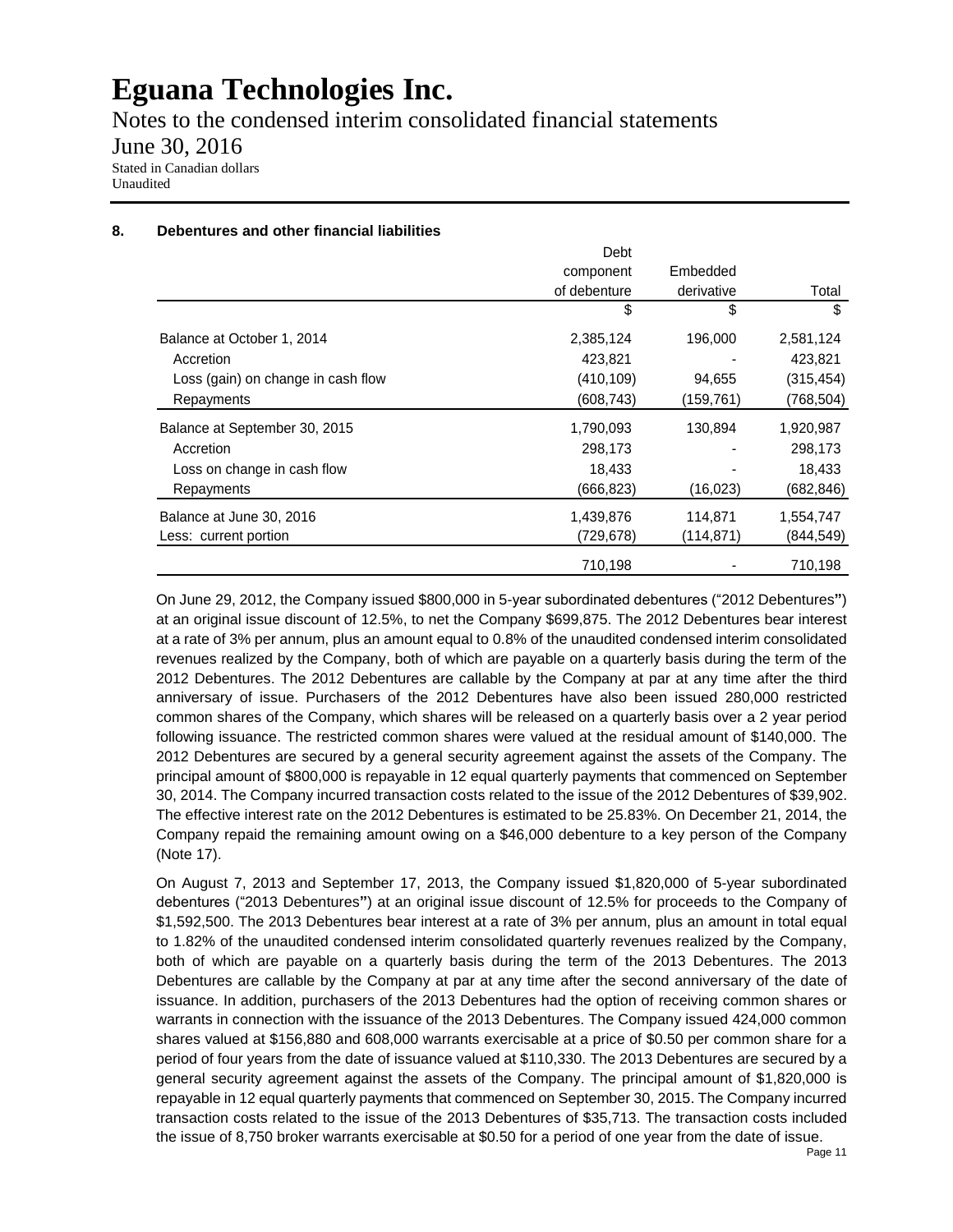Notes to the condensed interim consolidated financial statements

### June 30, 2016

Stated in Canadian dollars Unaudited

> The effective interest rate on the 2013 Debentures is estimated to be 24.14%. On December 21, 2014, the Company repaid \$240,000 principal amount of 2013 Debentures to directors and key personnel (Note 17).

> On June 30, 2014, the Company issued \$360,000 of 5-year subordinated debentures ("2014 Debentures"), issued at an original issue discount of 12.5% for proceeds to the Company of \$315,000. The 2014 Debentures bear interest at a rate of 3% per annum, plus an amount in total equal to 0.36% of the unaudited condensed interim consolidated quarterly revenues realized by the Company, both of which are payable on a quarterly basis during the term of the 2014 Debentures. The 2014 Debentures are callable by the Company at par at any time after the second anniversary of the date of issuance. In addition, the purchasers of the 2014 Debentures received 144,000 common shares valued at \$0.56 per share. The 2014 Debentures are secured by a general security agreement against the assets of the Company. The principal amount of \$360,000 is repayable in 12 equal quarterly payments that commenced on September 30, 2016. The Company incurred transaction costs related to the issue of the 2014 Debentures of \$17,749. The effective interest rate on the 2014 Debentures is estimated to be 33.92%.

#### **9. Other liabilities**

|                                 |            | Contingent |            |
|---------------------------------|------------|------------|------------|
|                                 | Settlement | liability  |            |
|                                 | Agreement  | settlement | Total      |
|                                 | \$         | \$         | \$         |
| Balance at October 1, 2015      | 563,572    | 140,697    | 704,269    |
| Accretion                       | 87,103     | 42,214     | 129,317    |
| Repayments                      | (135, 330) | (23, 400)  | (158, 730) |
| Loss (gain) on foreign exchange |            | (4, 818)   | (4,818)    |
| Balance at June 30, 2016        | 515.345    | 154,693    | 670,038    |
| Less: current portion           | (46,730)   | (7,030)    | (53, 760)  |
|                                 | 468.615    | 147,663    | 616,278    |

In August 2015, the Company entered into a settlement agreement with its former CEO, who is a director of the Company (Note 17), under which the Company agreed to pay deferred compensation earned by the CEO since 2010 in equal monthly payments of \$13,115, without interest, over a period of 82 months beginning on October 1, 2015. As at June 30, 2016, the Company's liability was valued at \$563,572 using Level 2 valuation techniques with a discount rate of 25%.

The unpaid balance becomes immediately payable in certain circumstances, including the Company realizing an average of \$1,000,000 in earnings before interest, taxes, depreciation and amortization for any two consecutive fiscal quarters or in the event of a change of control of the Company. The Company's obligation is secured by a security interest in the Company's assets, which security is subordinate to the Company's existing debt as of September 1, 2015, and which will be subordinate, under certain circumstances, to security granted to secure certain future indebtedness incurred to fund corporate activities, provided that all such secured indebtedness (including existing indebtedness as of September 1, 2015) shall not exceed \$12 million, plus an amount up to \$1.5 million for an operating line.

Any outstanding stock options granted to the former CEO pursuant to the Corporation's incentive stock option plan (the "Stock Option Plan") were amended to allow the former CEO to exercise all outstanding options to acquire common shares of the Company in accordance with their terms until the end of the maximum permissible date under the stock option plan and option agreements.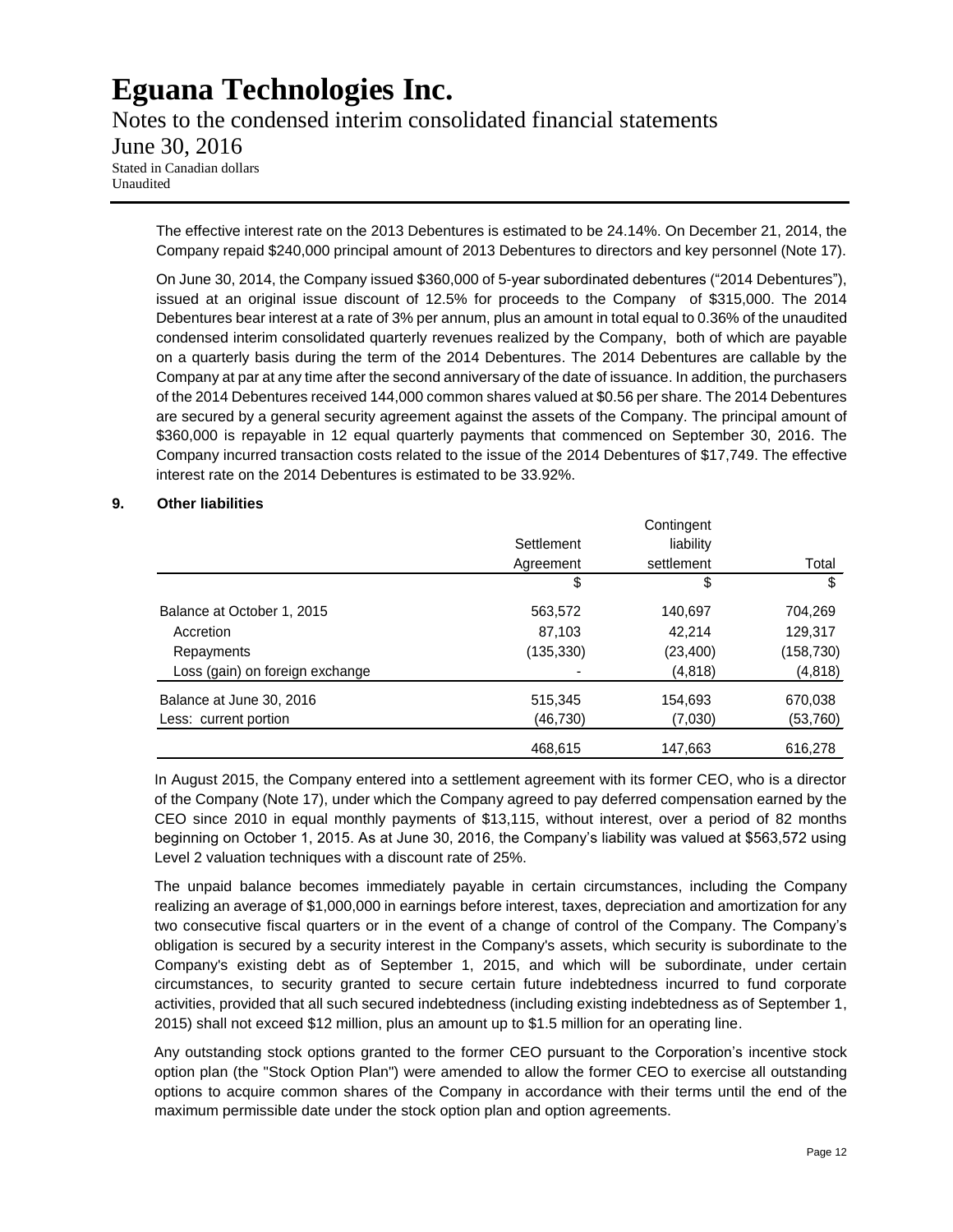Notes to the condensed interim consolidated financial statements

June 30, 2016

Stated in Canadian dollars Unaudited

> During the three month period ended June 30, 2016, the Company settled a contingent liability totaling approximately US\$696,294 with a third party who provided consulting services in fiscal 1998 to a subsidiary of the Company. Pursuant to the settlement, the Company agreed to pay US\$31,658 (\$41,016) per year (payable semi-annually) for a period of 10 years. The obligation is unsecured and was fair valued at US\$111,879 (\$144,950) using Level 2 valuation techniques with a discount rate of 27%.

#### **10. Common shares**

*Authorized,* unlimited number

*Issued* 

|                                                                  | Number of   |             |
|------------------------------------------------------------------|-------------|-------------|
|                                                                  | shares      | Amount      |
|                                                                  |             | \$          |
| Balance, October 1, 2014                                         | 38,231,519  | 11,003,187  |
| Conversion of preferred shares                                   | 28,764,481  | 14,647,134  |
| Issuance of common shares                                        | 83,057,903  | 8,334,872   |
| Share issuance costs                                             |             | (1,561,446) |
| Common shares issued in exchange for partnership units (Note 12) | 951,420     | 314,000     |
| Partnership unit costs                                           |             | (56, 505)   |
| Balance, September 30, 2015                                      | 151,005,323 | 32,681,242  |
| Common shares issued in exchange for partnership units (Note 12) | 6,790,977   | 747,000     |
| Partnership unit costs (Note 12)                                 |             | (85, 302)   |
| Issuance of common shares                                        | 37,255,130  | 7,197,888   |
| <b>Issuance costs</b>                                            |             | (1,314,256) |
| Issuance of shares for debt                                      |             | 244,559     |
| Exercise of warrants                                             | 218,671     | 28,978      |
| Balance, June 30, 2016                                           | 195,270,101 | 39,500,109  |

In October 2014, the Company issued 777,906 common shares on the conversion of 38,600 Series 7 preferred shares which included accreted dividends of \$211,760 that were also converted into common shares at the time the preferred shares were converted. In December 2014, the Company issued 27,986,575 common shares on the conversion of all remaining outstanding series of preferred shares, except Series 8. This conversion was the result of the majority holder of the individual series electing to cause the conversion. The conversion included accreted dividends of \$4,456,275 that were also converted into common shares. The cost of converting the preferred shares to common shares totaled \$21,241.

In December 2014, the Company issued 16,057,903 units at a price of \$0.30 per unit. Each unit consisted of one common share and one-half of one common share purchase warrant resulting in an aggregate of 16,057,903 common shares and 8,101,946 warrants being issued. Each warrant entitles the holder to purchase one common share for a period of 5 years from the closing date at an exercise price of \$0.39 per common share. The fair value of the warrants is \$Nil based on the residual method where proceeds are first allocated to common shares according to the quoted price of the common shares at the time of issuance and any residual is allocated to warrants. The commissions paid in connection with the offering were \$314,116. As partial compensation, 775,220 agent warrants were issued with an exercise price of \$0.30 and a term of two years. The Black-Scholes option model was used to calculate the fair value of the warrants using a nil dividend yield, a 1.02% interest rate and a volatility of 153.46%.The fair market value at issuance was \$192,177. Additionally, 271,833 agent warrants were issued at a price of \$0.39 for a period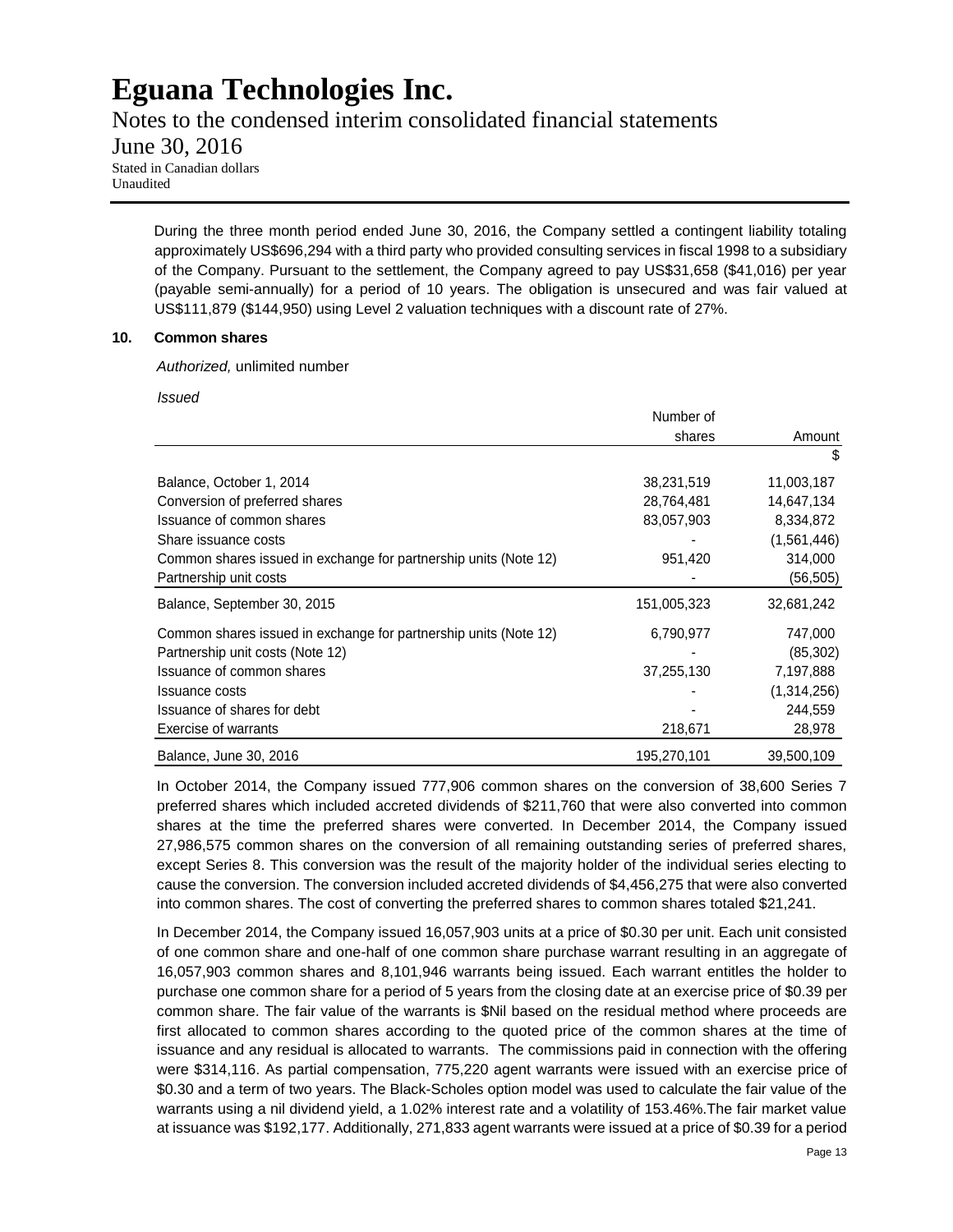Notes to the condensed interim consolidated financial statements June 30, 2016 Stated in Canadian dollars Unaudited

of five years. The Black-Scholes option model was used to calculate the fair value of the warrants using a nil dividend yield, a 1.4% interest rate and a volatility of 262.34%. The fair market value at issuance was \$88,634. Other costs of \$351,517 related to the issue of the units were also incurred bringing the total costs of issuance to \$946,444. Key personal and directors of the Company purchased 1,100,000 common shares. (Note 17)

In February 2015, Eguana exercised its right to convert EGTLP limited partnership units (the "LP Units") into common shares of Eguana and issued 951,420 shares. The cost to issue and the LP Units totaled \$56,505 (Note 12).

On September 29, 2015, the Company issued 67,000,000 common shares at a price of \$0.0525 per share for gross proceeds of \$3,517,500. Commissions paid in connection with the offering were \$115,268. As partial compensation, 4,690,000 agent warrants were issued with an exercise price of \$0.0525 and a term of three years. The Black-Scholes option model was used to calculate the fair value of the agent warrants using a nil dividend yield, a 0.53% interest rate and a volatility of 152.91%. The fair market value at issuance was \$313,616. Other costs of \$138,214 related to the issue of the common shares were also incurred bringing the total cost of issuance to \$567,098. Key personnel and directors of the Company purchased 2,826,190 common shares. (Note 17)

At September 30, 2015, the Company had cash held in trust of \$903,818 related to the common shares issued. In October 2015, the cash was released to the Company.

In February 2016, Eguana exercised its right to convert LP Units into common shares of Eguana and issued 6,790,977 common shares. The cost to convert the LP Units and issue the common shares totaled \$85,302 (Note 12).

In April 2016, the Company issued 9,982,402 common shares at a price of \$0.12 per share for gross proceeds of \$1,197,888. Commissions paid in connection with the offering were \$76,306. As partial compensation, 698,768 agent warrants were issued with an exercise price of \$0.12 and a term of three years. The Black-Scholes option model was used to calculate the fair value of the warrants using a nil dividend yield, a 0.51% interest rate and a volatility of 135.76%. The fair market value at issuance was \$70,089. Other costs of \$36,225 related to the issue of the common shares were also incurred bringing the total cost of issuance to \$182,620. Key personnel and directors of the Company purchased 3,125,000 common shares.

In June 2016, the Company issued 27,272,728 common shares at a price of \$0.22 per share for gross proceeds of \$6,000,000. Commissions paid in connection with the offering were \$450,000. As partial compensation, 2,045,455 agent warrants were issued with an exercise price of \$0.22 and a term of two years. The Black-Scholes option model was used to calculate the fair value of the agent warrants using a nil dividend yield, a 0.67% interest rate and a volatility of 117.18%. The fair market value at issuance was \$377,009. Other costs of \$304,627 related to the issue of the common shares were also incurred bringing the total cost of issuance to \$1,131,636.

#### *Weighted average number of common shares*

The weighted average number of shares as at June 30, 2016 and 2015 were determined by excluding preferred shares, stock options and warrants as the Company was in a loss position.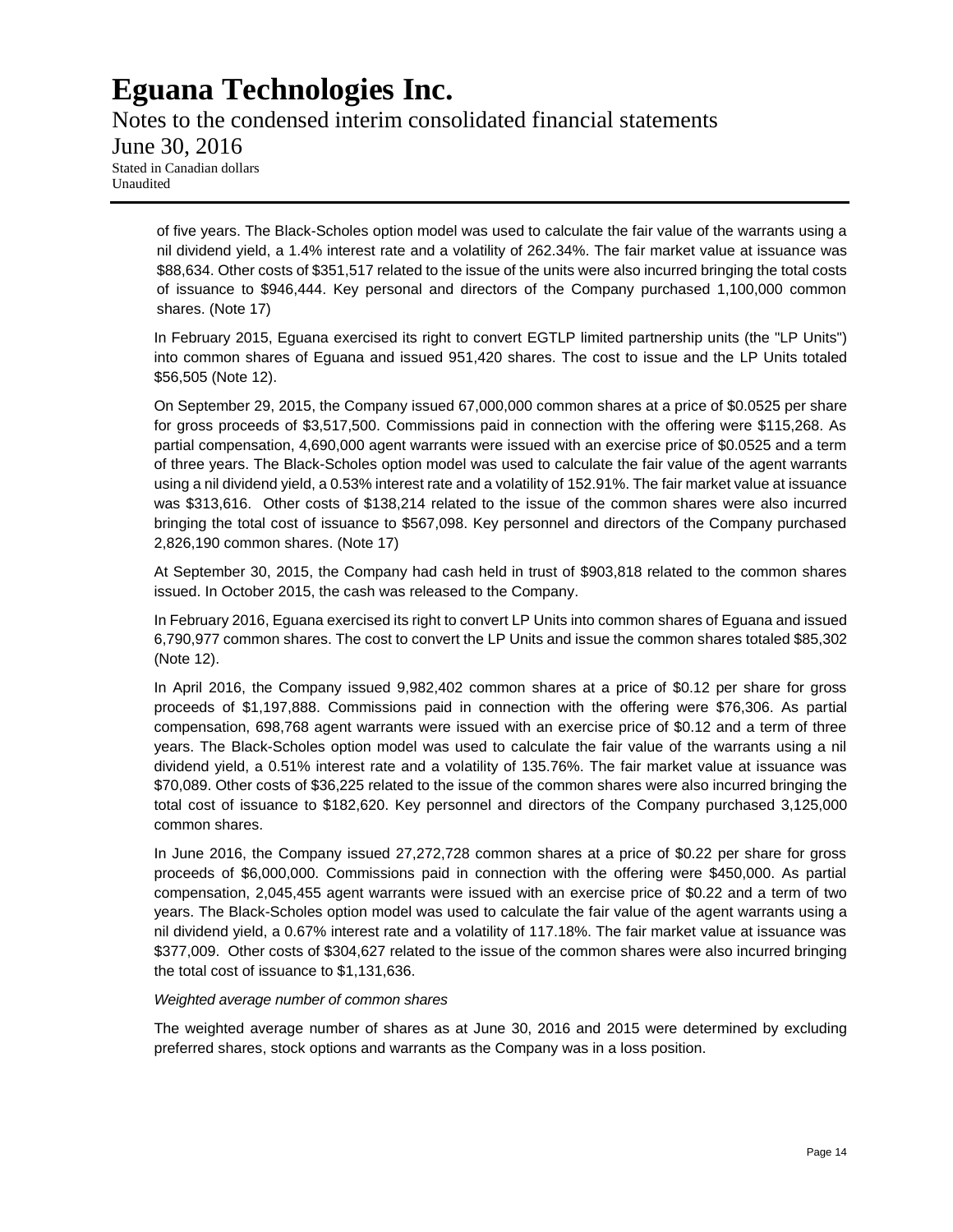Notes to the condensed interim consolidated financial statements

### June 30, 2016

Stated in Canadian dollars Unaudited

#### **11. Preferred shares**

#### *Authorized*

The Corporation is authorized to issue an unlimited number of convertible \$10, 8% redeemable First Preferred shares, issuable in series. As of September 30, 2015 and as at the date hereof, there is 1 First Preferred Share, Series 8 issued and outstanding.

The holder of the First Preferred, Series 8 share, is entitled to receive notice of and to attend all meetings of the shareholders and, except for the right to designate one director to the Board of Directors or as otherwise required by the ABCA, the holder is not entitled to vote at any meeting of the shareholders.

#### **12. EGT Markets Limited Partnership**

EGT Markets Limited Partnership, is an Alberta limited partnership, which carries on the business of commercializing manufacturing and marketing inverters under license from Eguana and certain of Eguana's subsidiaries. The general partner of EGTLP is Sustainable Energy Systems Inc. ("SES") which exercises control over EGTLP's operations. The limited partners of EGTLP are Eguana, and from time to time, private investors who have provided capital to EGTLP by purchasing LP Units at a price of \$1,000 per LP Unit.

As limited partners of EGTLPon December 31 of each year, the LP Unit Holders are entitled to deduct their share of non-capital losses of EGTLP for the year to a maximum of \$1,000 per LP Unit. As a result, 99.99% of non-capital losses are not available to Eguana to offset future taxable income realized by the Company.

The financial results of EGTLP have been consolidated with the financial results of Eguana since inception as SES has full control over the operations of EGTLP and Eguana has at all times the right to acquire all the LP Units not held by it directly.

In December 2014, EGTLP issued 314 LP Units at a price of \$1,000 per unit resulting in gross proceeds of \$314,000. The commissions paid in connection with the issuance were \$21,980. As partial compensation, 66,598 finders' warrants were issued. The Black-Scholes option model was used to calculate the fair value of the finders' warrants using a nil dividend yield, a 1.02% interest rate and a volatility of 84.18%. The fair market value at issuance was \$7,245. The warrants have an exercise price of \$0.33 and expired on the date that was one year from the date of issuance. Other costs of \$27,280 related to the issue of the LP Units were also incurred bringing the total cost of issuance to \$56,505. On February 20, 2015, Eguana exercised its right to convert the LP Units into common shares of Eguana and issued 951,420 common shares (Note 10).

In December 2015, EGTLP issued 747 LP Units at a price of \$1,000 per unit resulting in gross proceeds of \$747,000. The commissions paid in connection with the issuance were \$23,850. As partial compensation, 216,820 finders' warrants were issued. The warrants have an exercise price of \$0.11 and expire on December 31, 2016. The Black-Scholes option model was used to calculate the fair value of the warrants using a nil dividend yield, a 0.52% interest rate and a volatility of 138.44%. The fair market value at issuance was \$12,223.Other costs of \$49,229 related to the issue of the LP Units were also incurred bringing the total cost of issuance to \$85,302.

In February 2016, Eguana exercised its right to convert the LP Units into common shares of Eguana and issued 6,790,977 shares (Note 10).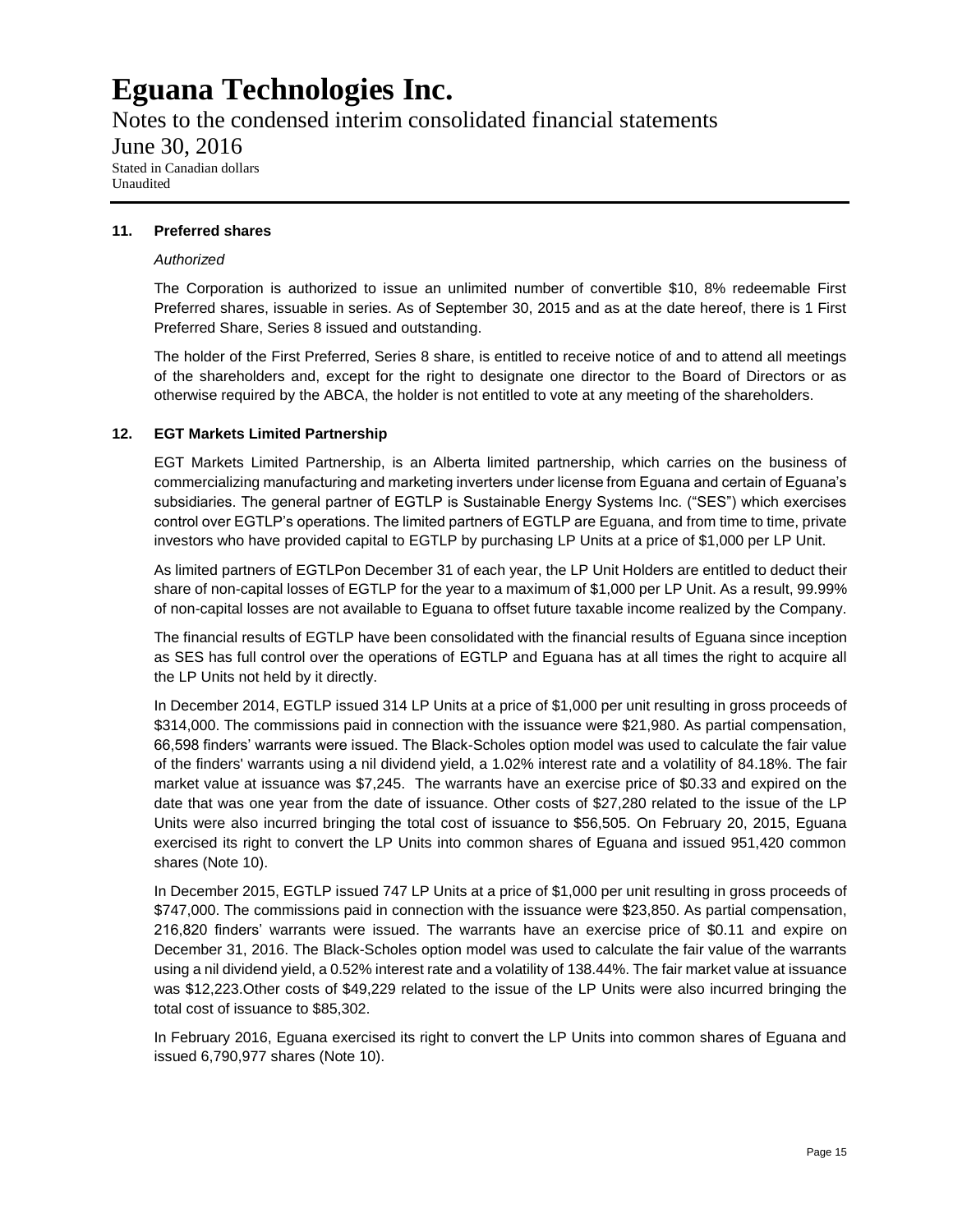Notes to the condensed interim consolidated financial statements

June 30, 2016

Stated in Canadian dollars Unaudited

#### **13. Warrants**

Changes in the Company's common share purchase warrants are as follows:

|                            |                    |               |               | Allocated |
|----------------------------|--------------------|---------------|---------------|-----------|
|                            | <b>Issued with</b> |               | Total         | fair      |
|                            | common or          | <b>Broker</b> | purchase      | market    |
|                            | preferred shares   | warrants      | warrants      | value     |
|                            |                    |               |               | \$        |
| Balance October 1, 2014    | 7,815,949          | 381,127       | 8,197,076     | 1,177,008 |
| Warrants expired           |                    | (241, 967)    | (241, 967)    | (65, 332) |
| Warrants issued            | 8,101,946          | 6,203,651     | 14,305,597    | 684,098   |
| Balance September 30, 2015 | 15,917,895         | 6.342.811     | 22.260.706    | 1,795,774 |
| Warrants exercised         |                    | (218, 671)    | (218, 671)    | (15, 226) |
| Warrants expired           | (5,957,949)        | (205, 758)    | (6, 163, 707) | (914,462) |
| Warrants issued            | 139,583            | 2,961,043     | 3,100,626     | 520,672   |
| Balance June 30, 2016      | 10,099,529         | 8,879,425     | 18.978.954    | 1,386,758 |

Outstanding common share purchase warrants at June 30, 2016 were as follows:

|                       |            |          | Weighted |
|-----------------------|------------|----------|----------|
|                       |            | Weighted | average  |
| Range of exercise     |            | average  | years to |
| prices                | Warrants   | price    | expiry   |
|                       |            | \$       |          |
| $$0.01 - $0.30$       | 8,347,175  | 0.12     | 2.05     |
| $$0.31 - $0.40$       | 8,773,779  | 0.39     | 3.39     |
| $$0.41 - $0.50$       | 1,858,000  | 0.50     | 1.37     |
| Balance June 30, 2016 | 18,978,954 | 0.28     | 2.60     |

400,000 agent warrants were issued in December 2014, for future corporate advisory. The warrants are exercisable for a period of three years at an exercise price of \$0.33. The Black-Scholes option model was used to calculate the fair value of the warrants using a nil dividend yield, a 1.06% interest rate and a volatility of 149.32%. The fair market value at issuance was \$108,360.

139,583 warrants were issued January 2016, in conjunction with the deferral of principal repayments associated with the debentures. The warrants are exercisable for a period of one year at \$0.12. The Black-Scholes option model was used to calculate the fair value of the warrants using a nil dividend yield, a 0.54% interest rate and a volatility of 141.68%. The fair market value at issuance was \$8,753.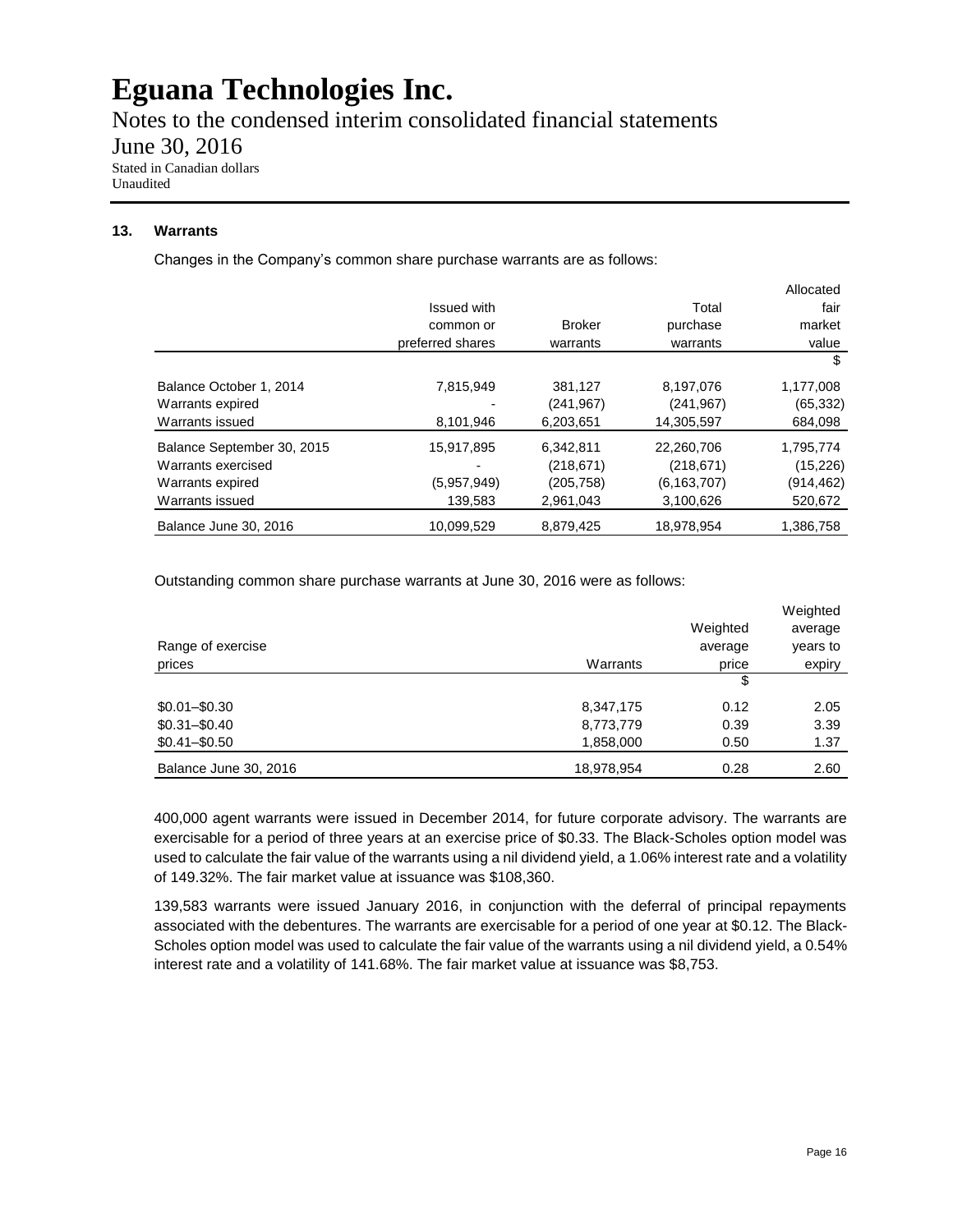Notes to the condensed interim consolidated financial statements June 30, 2016 Stated in Canadian dollars Unaudited

#### **14. Contributed surplus**

The Company established the Stock Option Plan, which is accounted for in contributed surplus, whereby the Company may grant options to purchase common shares to directors, officers, employees, and consultants. Options generally vest over a 3-year period with 1/6 vesting every 6 months. The Stock Option Plan allows for a maximum term on any options of ten years. The Company, at the discretion of the board of directors, may issue up to a maximum of 7,646,303 options. The shareholders approved the Stock Option Plan on July 22, 2016. The minimum price at which the options may be granted is the closing price of the common shares on the TSX-V on the date immediately prior to the date of issue.

Weighted Number of average Number of Weighted options to price to options to average price to employees employees non-employees non-employees  $\textcircled{\scriptsize{s}}$ Balance, September 30, 2014 2,139,389 0.35 946,730 0.39 Granted 1,701,192 0.35 1,012,764 0.36 Cancelled - - (180,000) (0.35) Forfeited (104,242) (0.31) (515,000) (0.41) Balance, September 30, 2015 3,736,339 0.35 1,264,494 0.37 Granted 760,000 0.17 1,260,000 0.25 Forfeited (252,020) (0.33) (119,230) (0.37) Balance, June 30, 2016 4,244,319 0.32 2,405,264 0.30 Weighted Weighted average Weighted Range of exercise and the state average years to average years to average average prices Options price expiry Options price  $\mathfrak s$ \$0.01–\$0.30 2,682,500 0.23 6.25 2,269,167 0.23 \$0.31–\$0.40 3,747,083 0.36 7.72 700,000 0.33 \$0.41–\$0.50 220,000 0.48 2.71 160,000 0.50 Balance, June 30, 2016 6,649,583 0.31 6.96 3,129,167 0.27 Outstanding options Exercisable options

The following summarizes information about stock options outstanding as at June 30, 2016:

The total share-based compensation calculated for the three-month and nine month periods ended June 30, 2016, was \$30,351 and \$65,863 respectively (2015 –\$21,118 and \$37,635).

In October 2014, the Company issued 300,000 new stock options to a consultant exercisable at a price of \$0.38 with an expiry date of October 2024. The fair value of the options was determined to be \$103,080.

On March 31, 2015, the Company issued 2,366,069 new stock options to employees and consultants, exercisable at a price of \$0.35 with an expiry date of March 31, 2025. The fair value of the options was determined to be \$632,923. 180,000 of these options were cancelled on April 1, 2015.

The employee stock options issued in October 2014 and March 2015 are only exercisable following two consecutive quarters of positive earnings before interest, taxes, depreciation and amortization, or if the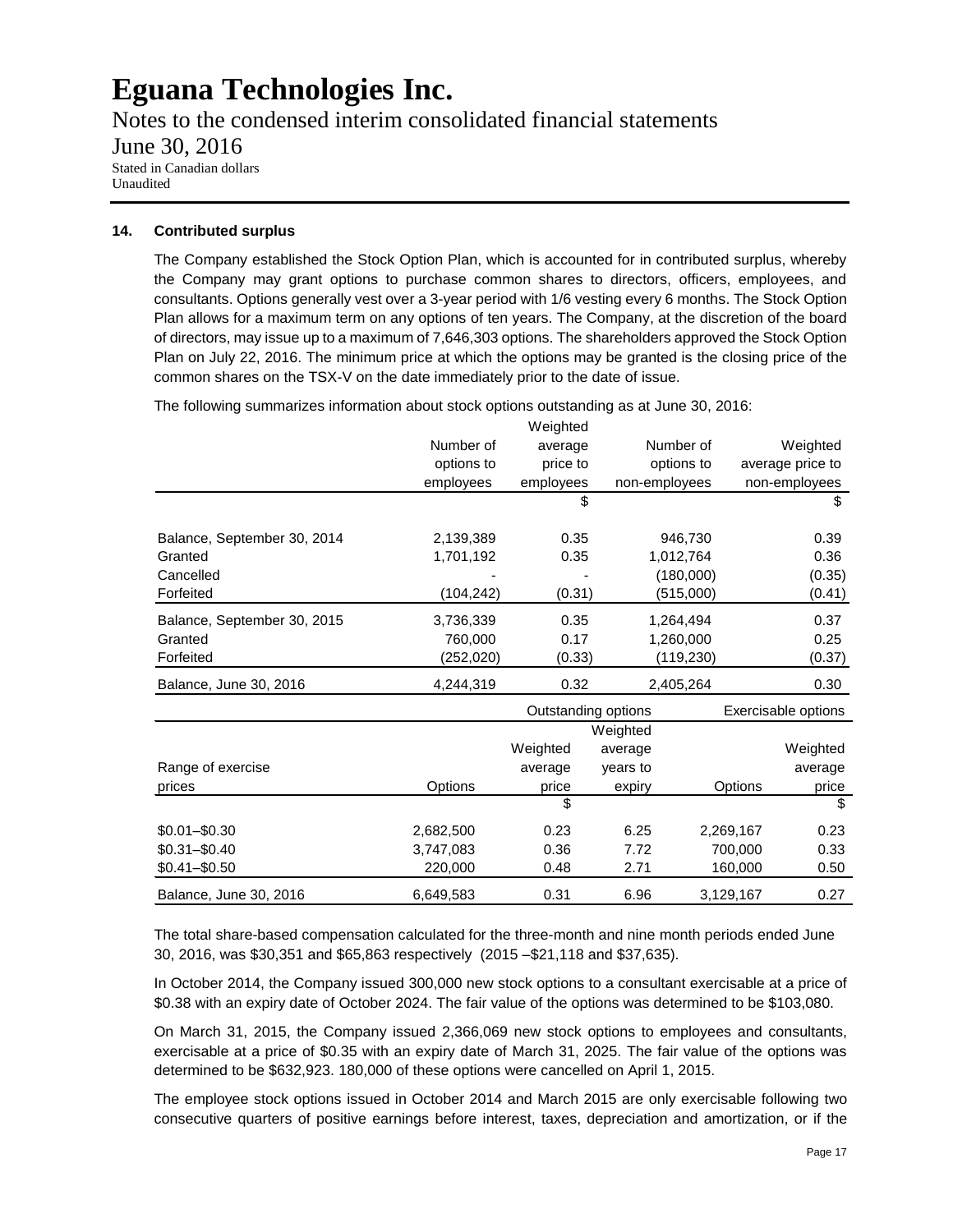Notes to the condensed interim consolidated financial statements June 30, 2016 Stated in Canadian dollars Unaudited

Company is acquired within 24 months from the date of issuance. Management has estimated that as at June 30, 2016, 3,107,083 stock options are not exercisable as the performance indicator has not been achieved and there is uncertainty as to when it will be achieved, resulting in no stock based compensation being recognized.

In June 2015, the Company granted 200,000 stock options to an employee, exercisable at a price of \$0.35, 100,000 of which were exercisable immediately and 100,000 exercisable after the date was three months from the date of issuance. The fair value of the options was determined to be \$41,280.

In October 2015, the Company issued 225,000 new stock options to an employee exercisable at a price of \$0.08 with an expiry date of October 5, 2025. The stock options were exercisable immediately. The fair value of the options was determined to be \$17,756.

In November 2015, the Company issued 150,000 new stock options to an employee exercisable at a price of \$0.12 with an expiry date of November 2, 2025. The stock options were exercisable immediately. The fair value of the options was determined to be \$17,756.

In May 2016, the Company issued 500,000 new stock options with an exercise price of \$0.175 and 500,000 stock options with an exercise price of \$0.325 to a consultant for services to be rendered up to May 2017. The stock options expire in May, 2021 and vested on issuance. The fair value of the options were determined to be \$69,863 and \$68,099 respectively.

In June 2016, the Company issued 645,000 stock options with an exercise price of \$0.235 to employees of the Company. A third of the options will vest immediately, a third after one year and the remaining third will vest after 2 years. The options expire on the date that is 10 years from the grant date. The fair value of the options was determined to be \$142,139.

The fair values of Eguana stock options granted have been estimated on their respective grant dates using the Black-Scholes valuation model and the following assumptions:

|                             |   | June 30,<br>2016 | September 30,<br>2015 |
|-----------------------------|---|------------------|-----------------------|
| Risk free interest rate     |   | 0.51%            | 0.57%                 |
| Expected volatility (1)     |   | 160.12%          | 152.91%               |
| Dividend Yield              |   | $\sim$           |                       |
| Expected life (years)       |   | 8                |                       |
| Weighted average fair value | S | 0.10             | 0.27                  |

(1) Expected v olatility is estimated by considering historic av erage share price v olatility ov er 3 y ears

#### **15. Capital management**

The Company's objectives when managing capital is to safeguard the entity's ability to continue as a going concern, so that it can continue to provide returns for shareholders and benefits for other stakeholders. The Company sets the amount of capital in proportion to risk. The Company manages the capital structure and makes adjustments to it in light of changes in economic conditions and the risk characteristics of the underlying assets. The Company's objective is met by obtaining adequate equity funding to provide for the possibility that cash flows from operations will not be sufficient to meet future cash flow requirements. The Board of Directors does not establish quantitative return on capital criteria for management; but rather promotes year over year sustainable profitable growth.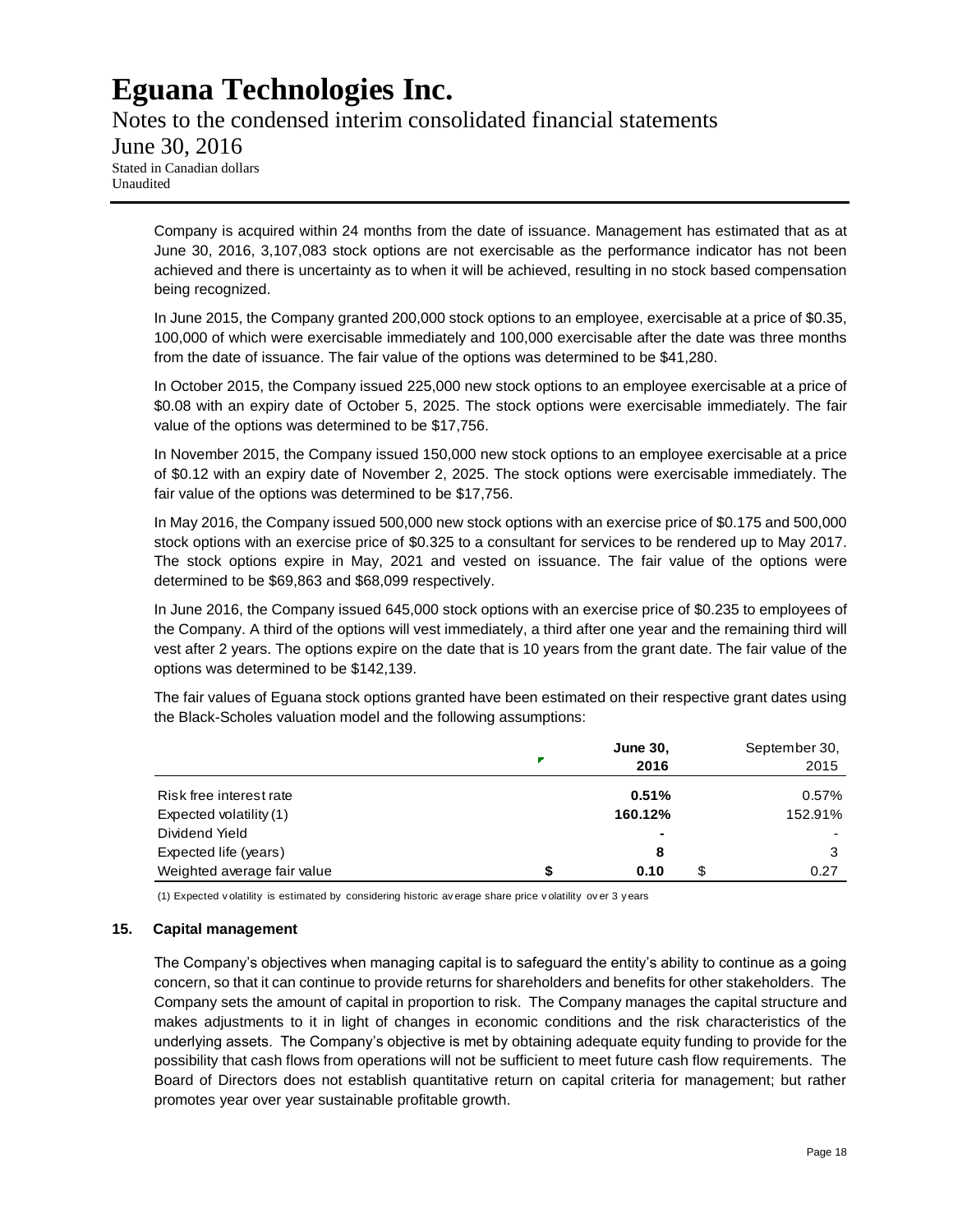Notes to the condensed interim consolidated financial statements

### June 30, 2016

Stated in Canadian dollars Unaudited

> The Company defines capital as the aggregate of total shareholders' equity (deficiency) and bank debt less cash as follows:

|                                         | <b>June 30,</b><br>2016 | September 30,<br>2015 |
|-----------------------------------------|-------------------------|-----------------------|
|                                         | \$                      | \$                    |
| Total shareholders' equity (deficiency) | 469.137                 | (3,214,935)           |
| Cash                                    | (5, 562, 740)           | (2,502,459)           |
| Cash held in trust                      |                         | (903, 818)            |
| Bank debt                               |                         | 1,460,855             |
| <b>Total capital</b>                    | (5,093,603)             | (5, 160, 357)         |

There have been no changes to the Company's objectives in managing capital or in the management of capital since June 30, 2016. The Company presently has negative total capital and is currently working toward reversing this. (Note 2b).

#### **16. Financial instruments and financial risk management**

#### *Credit risk*

The Company has significant credit risk exposure to a single counterparty at June 30, 2016. Approximately 32% (September 30, 2015 – 86%) of the total accounts receivable is due from one customer. The credit risk on cash is considered to be limited because the counterparties are financial institutions with high credit ratings assigned by international credit rating agencies.

The following table illustrates the Company's receivables and advances:

|                                       | <b>June 30,</b> | September 30, |
|---------------------------------------|-----------------|---------------|
|                                       | 2016            | 2015          |
|                                       | \$              | \$            |
| Trade                                 | 353,095         | 193,025       |
| <b>Taxation authorities</b>           | 36,414          | 116,215       |
|                                       | 389,509         | 309,240       |
| Less: allowance for doubtful accounts | (77, 100)       | (104, 575)    |
|                                       | 312,409         | 204,665       |

The Company assesses quarterly if there should be any impairment of the financial assets of the Company. During three month and nine month periods ended June 30, 2016, there was nil and EUR 7,000 (2015 – \$nil) of bad debts recovered respectively.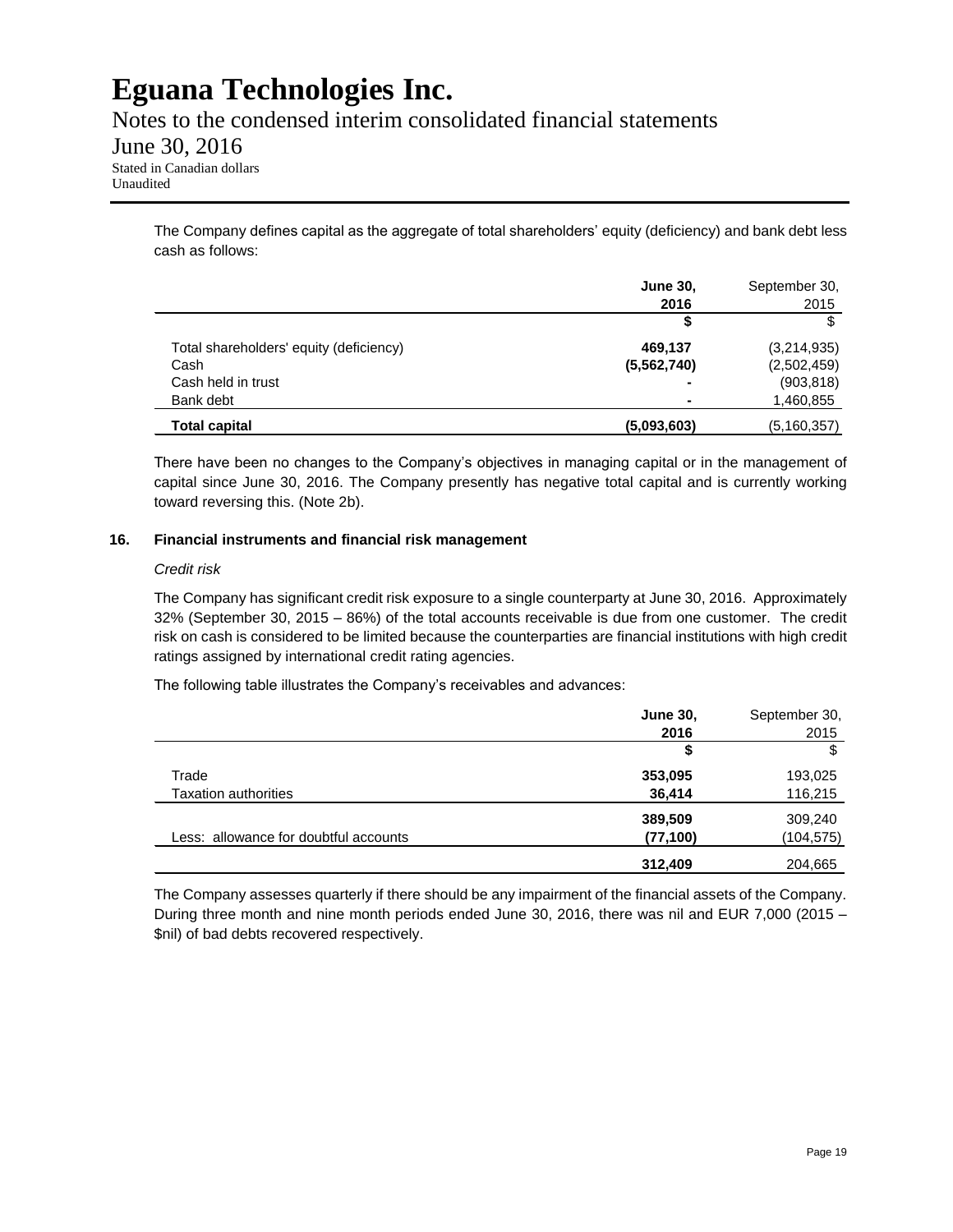Notes to the condensed interim consolidated financial statements

### June 30, 2016

Stated in Canadian dollars Unaudited

The following is a schedule of trade receivables:

|                                   | <b>June 30,</b> | September 30, |
|-----------------------------------|-----------------|---------------|
|                                   | 2016            | 2015          |
|                                   |                 |               |
| Neither impaired or past due      | 132,043         | 70,986        |
| Past due in the following periods |                 |               |
| 31 - 60 days                      |                 |               |
| 61 - 90 days                      |                 | 34,823        |
| over 90 days                      | 221,052         | 87,216        |
| Total                             | 353,095         | 193,025       |

#### *Liquidity risk*

The Company's operating cash requirements, including amounts projected to complete the Company's existing capital expenditure program, are continuously monitored and adjusted as input variables change. These variables include, but are not limited to, future bank lines and government assistance. As these variables change, liquidity risks may necessitate the need for the Company to conduct equity issues or obtain project debt financing. There is no assurance that adequate funds from equity or debt markets will be available to the Company in a timely manner. The Company also mitigates liquidity risk by maintaining an insurance program to minimize exposure to insurable losses.

The following are the contractual maturities of financial liabilities at June 30, 2016:

| <b>Financial liabilities</b>             | < 1 Year  | 1-3 Years | Thereafter | Total     |
|------------------------------------------|-----------|-----------|------------|-----------|
|                                          |           |           |            |           |
| Accounts payable and accrued liabilities | 3,720,782 |           |            | 3,720,782 |
| <b>Energy Northwest obligation</b>       | 149.107   |           |            | 149.107   |
| Government grant obligation              | 32.034    |           |            | 32.034    |
| Debentures                               | 844.549   | 710.197   |            | 1,554,746 |
| Other liabilities                        | 53,760    | 138.977   | 477,301    | 670,038   |
| Total                                    | 4,800,232 | 849,174   | 477.301    | 6,126,707 |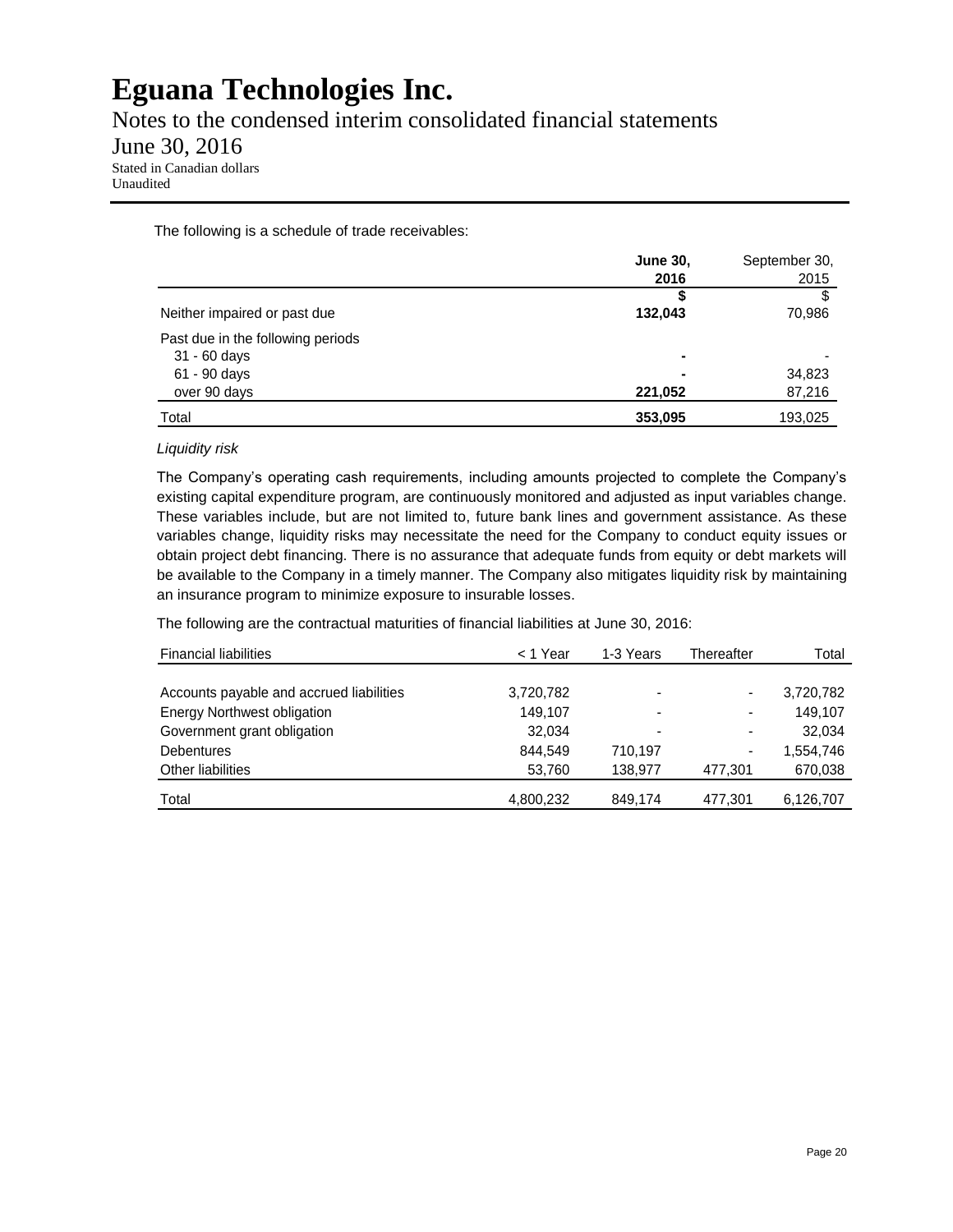Notes to the condensed interim consolidated financial statements

### June 30, 2016

Stated in Canadian dollars Unaudited

#### *Foreign currency risk*

The Company's exposure to currency risk on financial instruments based on carrying amount in Canadian currency was as follows for as at June 30, 2016:

|                                          | Euros       | <b>US Dollars</b> | Total       |
|------------------------------------------|-------------|-------------------|-------------|
|                                          | \$          | \$                | \$          |
| Cash                                     | 20,216      | 164,711           | 184,927     |
| Accounts receivable and advances         | 96,339      | 182,298           | 278,637     |
| Deposits                                 | 28,978      | 2.477             | 31,455      |
| Accounts payable and accrued liabilities | (1,497,912) | (822, 977)        | (2,320,889) |
| <b>Provisions</b>                        | (211, 736)  | (9,275)           | (221, 012)  |
| <b>Energy Northwest obligation</b>       |             | (149, 107)        | (149, 107)  |
| Deferred revenue                         | (1,710)     | 28,374            | 26,664      |
| Other liabilities                        |             | (154,694)         | (154,694)   |
| Total                                    | (1,565,826) | (758,194)         | (2,324,019) |

Assuming all other variables remain constant, a \$0.05 change in the Canadian/US exchange rate would increase the Company's net loss by approximately \$29,260 (June 30, 2015 - \$11,876) for the nine month period ended June 30, 2016. Assuming all other variables remain constant, a \$0.05 change in the Canadian/Euro exchange rate would increase the Company's net loss by approximately \$54,421 (June 30, 2015 – \$34,759) for the nine month period ended June 30, 2016. An opposite change in the Canadian/ US exchange rate and the Canadian/Euro exchange rate will result in an opposite impact on net loss. The Company had no forward exchange rate contracts in place as at or during the period ended June 30, 2016.

#### *Interest rate risk*

Interest rate risk refers to the risk that cash flows associated with the instrument will fluctuate due to changes in market interest rates. The Company currently does not use interest rate hedges, fixed interest rate contracts or variable rate debt to manage the Company's exposure to interest rate fluctuations.

#### *Fair value*

The carrying value and fair value of financial instruments at June 30, 2016, is disclosed below by financial instrument category:

|                                          | Carrying  |            |
|------------------------------------------|-----------|------------|
| Financial instrument                     | value     | Fair value |
|                                          |           |            |
| Accounts receivable and advances         | 312.409   | 312.409    |
| Accounts payable and accrued liabilities | 3,720,782 | 3,720,782  |

The Company categorizes its financial instruments carried at fair value into one of three different levels depending on the observability of the inputs employed in the measurement. The Company valued cash using Level 1 input, the other liabilities were measured at fair value using Level 2 inputs (Note 9) and the embedded derivatives on the Company's debentures (Note 8), and Energy Northwest obligation (Note 6) were measured at a fair value using Level 3 inputs.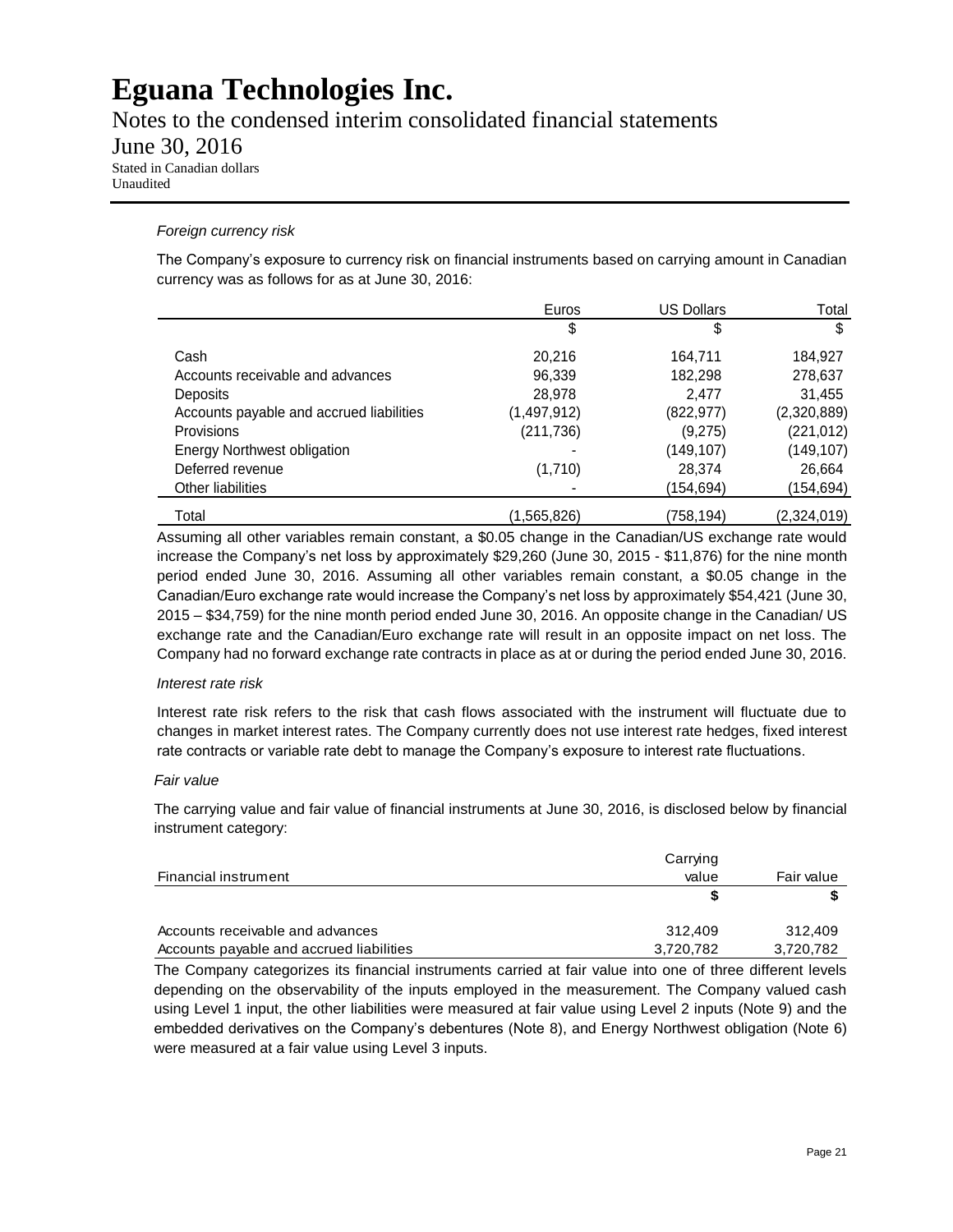Notes to the condensed interim consolidated financial statements June 30, 2016 Stated in Canadian dollars Unaudited

#### **17. Related party transactions**

Other than as disclosed elsewhere in the unaudited condensed interim consolidated financial statements, the Company had the following related party salaries, benefits and share based compensation:

|                                  | Three months ended |                | Nine months ended |         |
|----------------------------------|--------------------|----------------|-------------------|---------|
|                                  | 2016               | 2015           | 2016              | 2015    |
|                                  |                    | \$             | S                 | \$      |
| General and administrative       | 54,000             | 90,893         | 162,000           | 307,513 |
| Product research and development | 11,591             | $\blacksquare$ | 81,137            |         |
| Selling and Marketing            | 27,046             |                | 34,773            |         |
| Operations                       | 8,500              | 50,884         | 32,500            | 177,473 |
| Total                            | 101,137            | 141.777        | 310,410           | 484,986 |

Financing costs of \$1,960 and \$9,752 for the three month and nine month periods ended June 30, 2016 (June 30, 2015 – \$(2,165) and \$21,826) related to the debentures held by key personnel and directors are included in the statement of loss. Interest payments amounted to \$376 and \$1,275 (June 30, 2015 - \$1,202 and \$8,116) for the three month and nine month periods ended June 30, 2016.

Included in accounts payable and accrued liabilities is \$292,428 (September 30, 2015 - \$235,998) due to directors and members of key management personnel.

In December 2014, a subsidiary of the Company purchased a \$46,000 debenture with a remaining balance owing of \$42,167 of debenture issued in 2012 and \$240,000 of debentures issued in 2013 from key personnel and directors of the Company.

On December 21, 2014, in advance of the second anniversary of the issuance of the Company's Series II debentures issued on August 7, 2013, a subsidiary of the Company acquired \$240,000 principal amount of the Series II debentures of the Company that were owned by Justin Holland, Michael Carten and Robert Penner for face value. In addition, on December 21, 2014, \$42,167 of the remaining principal amount of the Series I debentures issued on June 29, 2012 that were issued to Justin Holland were acquired by a subsidiary of the Company.

At the time of the acquisition, Justin Holland was Chief Operating Officer of the Company, Michael Carten was President, Chief Executive Officer and a director of the Company and Robert Penner was a director of the Company. Pursuant to the acquisition of the Series I and Series II debentures by the Company:

- Justin Holland transferred \$102,167 principal amount of debentures to a subsidiary of the Company for aggregate proceeds of \$102,167. The principal amount transferred to the subsidiary of the Company was comprised of: (i) \$60,000 principal amount of Series II debentures issued to Mr. Holland on August 7, 2013 for an aggregate purchase price of \$52,500; and (ii) \$42,167 remaining principal amount of Series I debentures issued on June 29, 2012 for an aggregate purchase price of \$40,250;
- Michael Carten transferred \$120,000 principal amount of debentures to a subsidiary of the Company for aggregate proceeds of \$120,000. The principal amount transferred to the subsidiary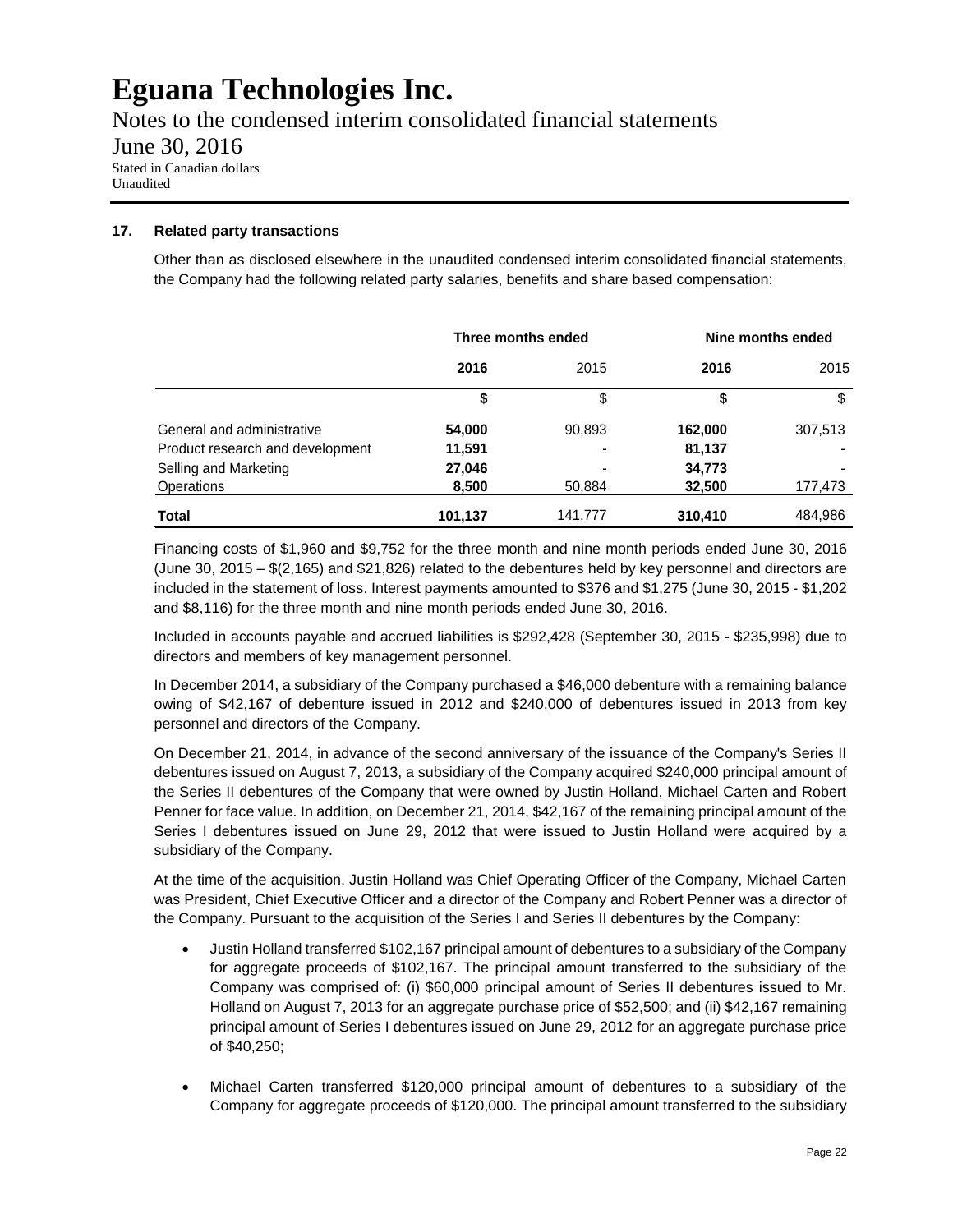Notes to the condensed interim consolidated financial statements June 30, 2016 Stated in Canadian dollars Unaudited

> of the Company was comprised of \$120,000 principal amount of Series II debentures issued to Mr. Carten on August 7, 2013 for an aggregate purchase price of \$105,000; and

 Robert Penner transferred \$60,000 principal amount of debentures to a subsidiary of the Company for aggregate proceeds of \$60,000. The principal amount transferred to the subsidiary of the Company was comprised of \$60,000 principal amount of Series II debentures issued to Mr. Penner on August 7, 2013 for an aggregate purchase price of \$52,500.

During the course of the Company's December 2014 private placement, a key subscriber imposed a closing condition on the Company requiring that the Company meet a minimum subscription amount prior to the closing of the offering. After a review of the financial position of the Company, management and the board of directors agreed, through the Company's wholly-owned subsidiary, to acquire the debentures from Messrs. Holland, Carten and Penner. Prior to the purchase of the debentures, the individuals provided a verbal non-binding confirmation to the Company that they proposed to utilize the proceeds from the disposition of their debentures to participate in the Company's December 2014 private placement. The Company acquired the debentures from Messrs. Holland, Carten and Penner and did not make an offer to acquire all of the Series II debentures of the Company that were outstanding because: (i) Messrs. Holland, Carten and Penner approached the Company with the offer to sell their Series II debentures at face value; (ii) the Company needed to complete the acquisition of the debentures in an expedited manner; and (iii) after considering the value of the Series II debentures, management of the Company believed that the other holders of the debentures would be unwilling to sell such debentures at face value.

In December 2014, key personnel and directors converted their Series 15 preferred shares to common shares.

In December 2014, key management personnel and directors subscribed for 1,100,000 common share units at a price of \$0.30 per unit.

In August 2015, the Company agreed to a termination settlement with its former CEO who remains a director of the Company (Note 9).

In September 2015, key management personnel and directors subscribed for 2,826,190 units at a price of \$0.0525 per unit.

In April 2016, key personnel and directors of the Company purchased 3,125,000 common shares at \$0.12 per unit (Note 10).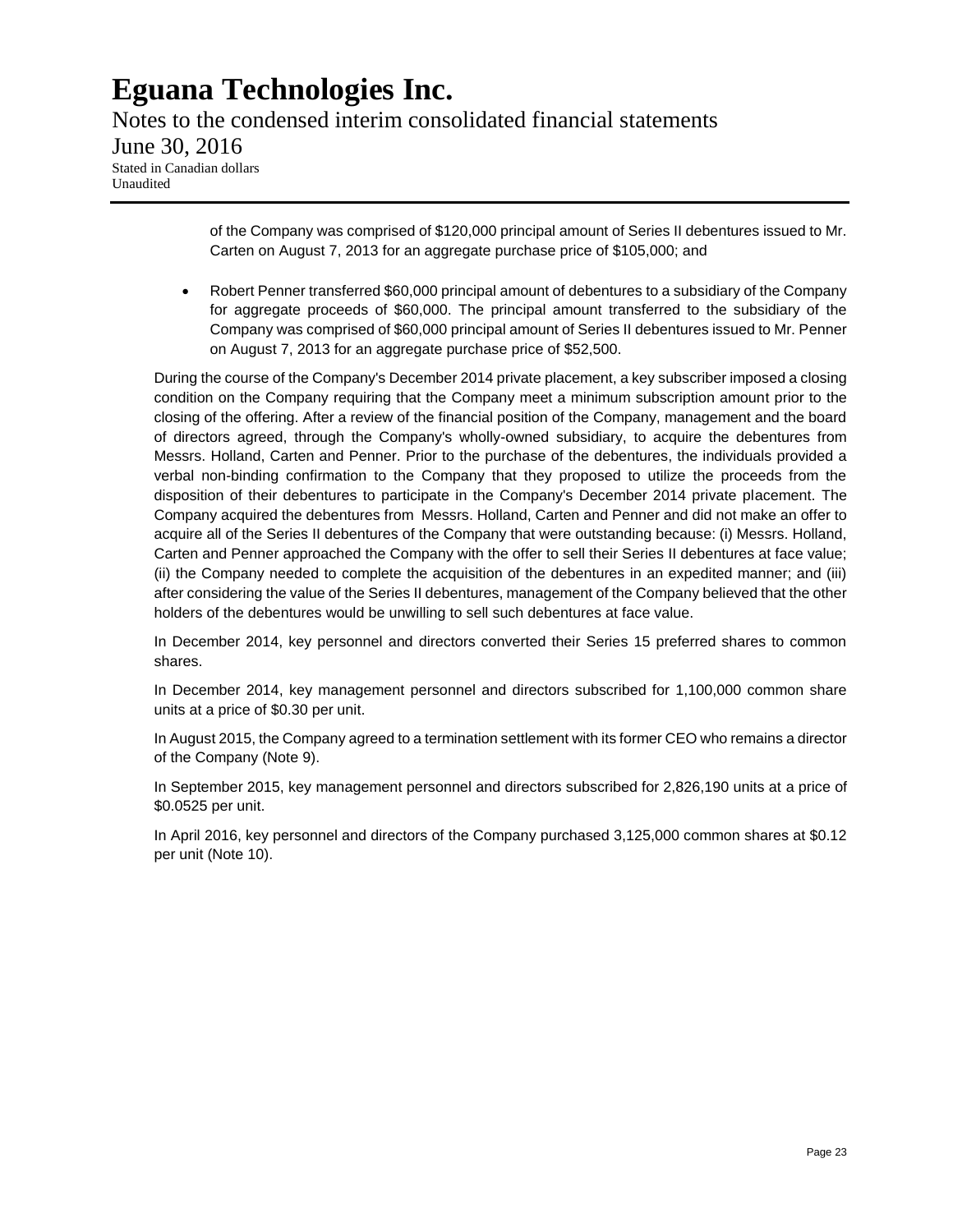Notes to the condensed interim consolidated financial statements

### June 30, 2016

Stated in Canadian dollars Unaudited

#### **18. Financing costs**

|                                                                                                     | Three months ended |          | Nine months ended |           |
|-----------------------------------------------------------------------------------------------------|--------------------|----------|-------------------|-----------|
|                                                                                                     | 2016               | 2015     | 2016              | 2015      |
|                                                                                                     | S                  | \$       | \$                | \$        |
| Interest on Northwest obligation                                                                    | 3,627              | 4.313    | (24, 405)         | 12,440    |
| Interest on bank debt                                                                               |                    | (8,863)  |                   | 11,493    |
| Interest on debenture                                                                               | 88,049             | 98,931   | 298,172           | 415,095   |
| Change in fair value of embedded derivatives                                                        |                    |          |                   |           |
| Accretion of government grant obligation                                                            | 1,738              | 2.058    | 6,668             | 8,130     |
| Change in fair value of government grant obligation                                                 |                    | (87,796) |                   | (87, 796) |
| Change in fair value of common shares to be issued on<br>conversion in respect of accreted dividend |                    |          |                   | 211,760   |
| Accretion of other liabilities                                                                      | 40,768             |          | 130,988           |           |
| Amortization of financing fees                                                                      |                    | 43,622   | 309,701           | 93,184    |
| Total                                                                                               | 134,182            | 52.265   | 721,124           | 664,306   |

#### **19. Personnel expenses**

|                 | Three months ended |         | Nine months ended |         |
|-----------------|--------------------|---------|-------------------|---------|
|                 | 2016               | 2015    | 2016              | 2015    |
|                 |                    |         |                   | \$      |
| Wages           | 293,615            | 270,489 | 839,859           | 818,761 |
| <b>Benefits</b> | 34,395             | 32,833  | 97,028            | 72,409  |
| <b>Total</b>    | 328,010            | 303,322 | 936,887           | 891,170 |

#### **20. Supplemental information**

The changes in non-cash working capital for the three month and nine month periods ended June 30, 2016 and 2015 is as follows:

|                                          | Three months ended |            | Nine months ended |            |
|------------------------------------------|--------------------|------------|-------------------|------------|
|                                          | 2016               | 2015       | 2016              | 2015       |
|                                          | \$                 | \$         | \$                | \$         |
| Operating activities                     |                    |            |                   |            |
| Decrease (increase) in assets            |                    |            |                   |            |
| Accounts receivable and advances         | 76,773             | 643.423    | (107, 744)        | (51, 997)  |
| Prepaid expense and deposits             | 31,074             | (231, 492) | 117,885           | (244, 524) |
| Inventory                                | 134,912            | (8, 442)   | (337, 100)        | (155,645)  |
|                                          | 242,759            | 403.489    | (326, 959)        | (452, 166) |
| Increase (decrease) in liabilities       |                    |            |                   |            |
| Accounts payable and accrued liabilities | (66, 591)          | 162.595    | 355,529           | 742.712    |
| Deferred revenue                         | (14, 181)          |            | (29, 313)         |            |
|                                          | 161,987            | 566,084    | (743)             | 290,546    |